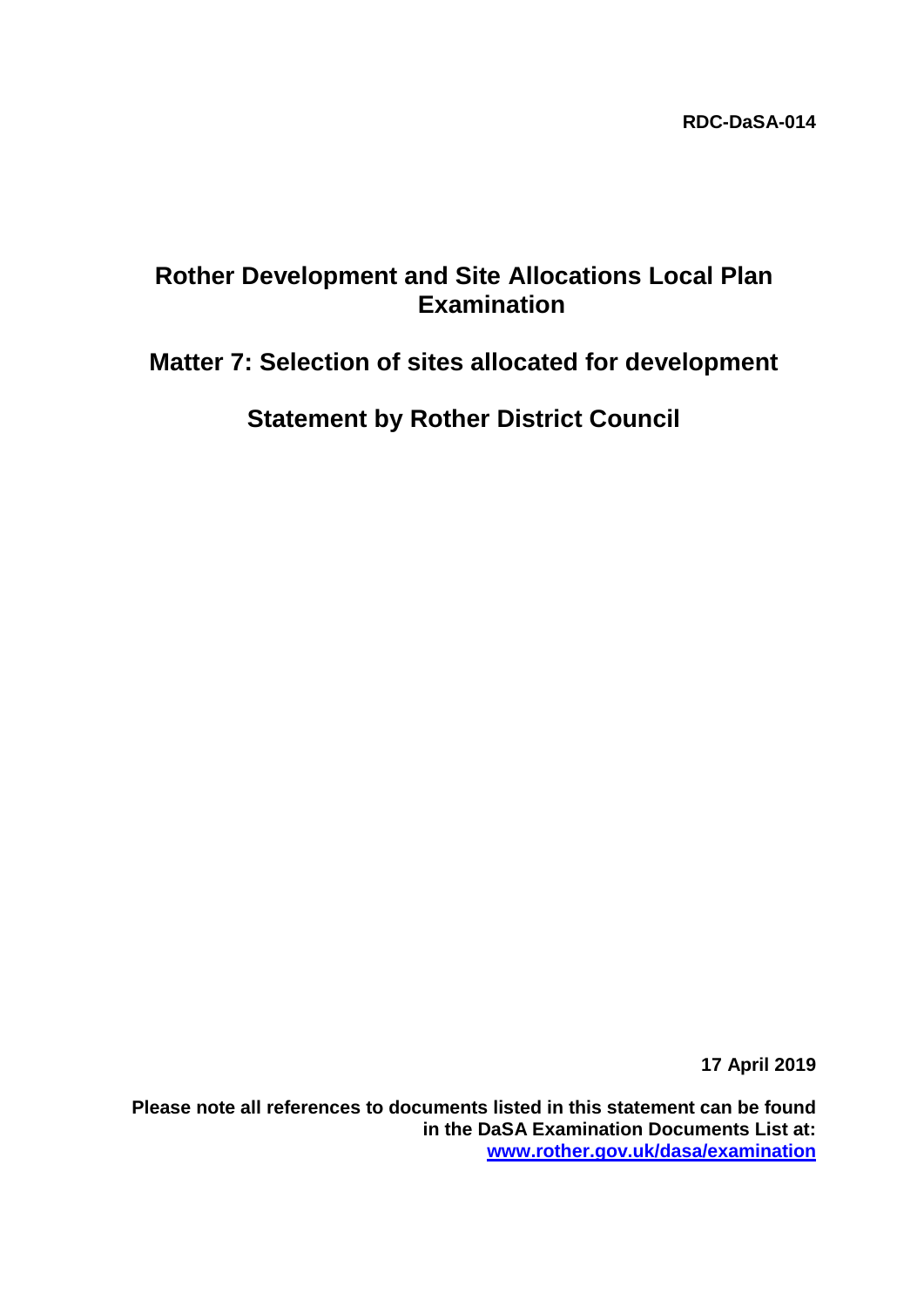## **Introduction**

1. This statement presents the Council's evidence in relation to the key issue raised by the Inspector concerning the selection of sites allocated for development, namely:

#### *For each area, are the individual sites selected sound?*

2. In responding to this key issue, attention is given to the specific questions raised by the Inspector on the particular sites identified.

#### **Bexhill**

#### **Policy BEX3: Land at North Bexhill – Infrastructure**

- **a) Kiteye Farm and adjoining land**
- **b) Land west of Watermill Lane**
- **c) Land east of Watermill Lane**

*Q: Does the evidence indicate that there a reasonable prospect that the sites are deliverable within the plan period?*

- 3. The Local Plan Core Strategy identifies North Bexhill as a broad location for future development at Bexhill, which is contingent upon the completion of the North Bexhill Access Road (NBAR). The NBAR has now been completed and has been open to traffic since March 2019. It provides access to the large business site to the east<sup>[1](#page-1-0)</sup>, as well as providing a strategic connection between the link road to Hastings (known as Combe Valley Way - A2690) and the A269.
- 4. Paragraph  $9.43<sup>2</sup>$  $9.43<sup>2</sup>$  $9.43<sup>2</sup>$  identifies the need for a major upgrade to the foul drainage system. The District Council, Southern Water (SW) and other interested parties are working together to accelerate a strategic drainage solution, which is set out in SW's Business Plan (2020-2025). Policy BEX[3](#page-1-2) (criteria (i))<sup>3</sup> requires that all the component areas at North Bexhill shall contribute to the shared infrastructure[4,](#page-1-3) including provision of an overarching foul drainage strategy, inconjunction with SW. SW have not raised an objection to this policy approach.
- 5. The three component development areas that form North Bexhill in totality have willing landowners who, in principle, support the allocation.

<sup>&</sup>lt;sup>1</sup> Policy BEX1

<span id="page-1-1"></span><span id="page-1-0"></span><sup>&</sup>lt;sup>2</sup> Of the DaSA

<span id="page-1-2"></span><sup>&</sup>lt;sup>3</sup> Land at North Bexhill – Infrastructure

<span id="page-1-3"></span><sup>4</sup> Policies BEX3a, BEX3b and BEX3c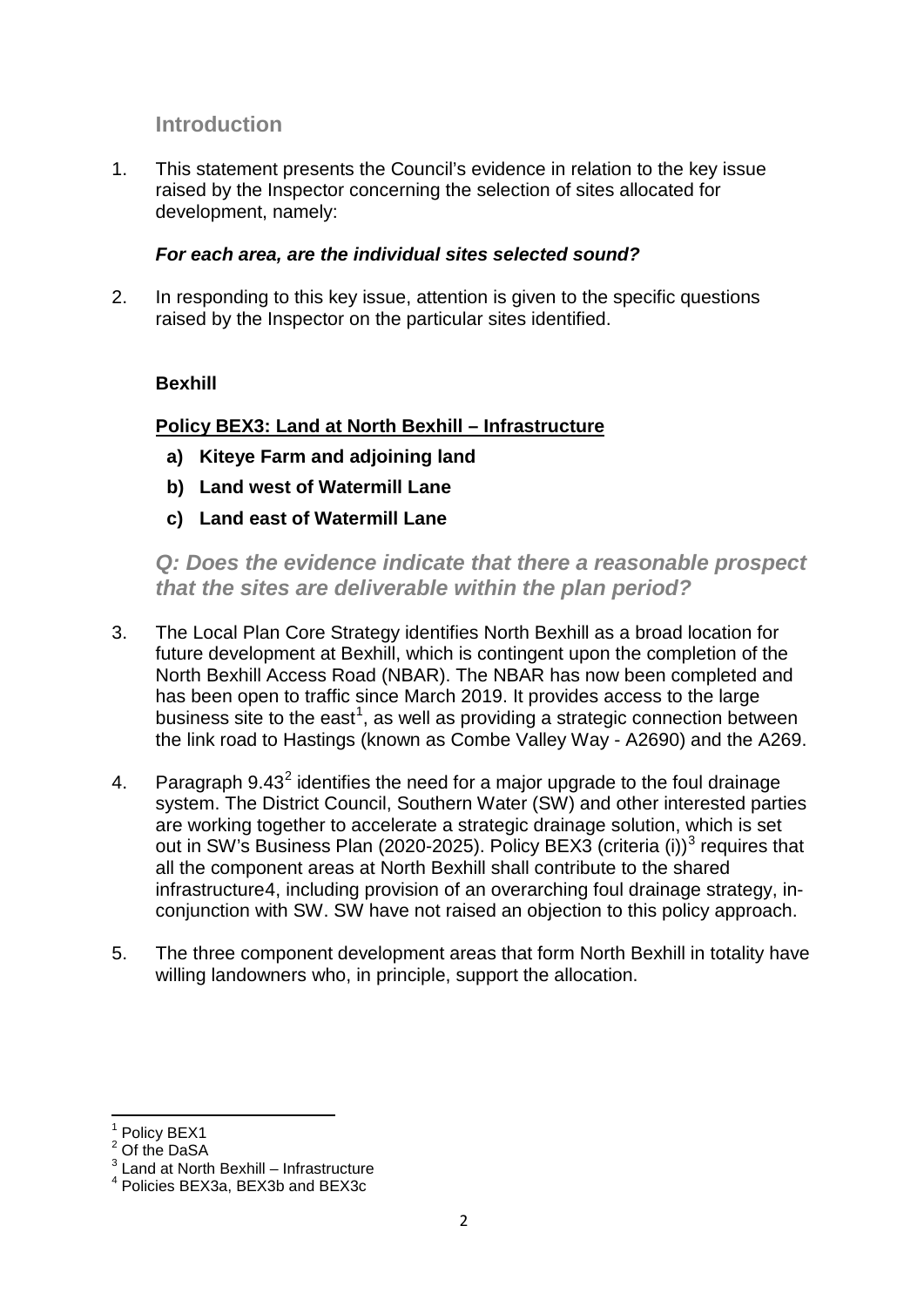- 6. East Sussex County Council highlight the need for consistency between the component policies that make up North Bexhill which are to be accessed off Mayo Lane<sup>[5](#page-2-0)</sup>, the schedule of modifications sets out how this consistency can be achieved. In terms of the need for highway network improvements to the Strategic Road Network (SRN), these are set out in response to the question below.
- 7. Policy BEX3 clearly sets out the requirement for a comprehensive and integrated approach to the provision of housing and the associated infrastructure.
- 8. It is considered that there is a reasonable prospect that the sites can come forward within the plan period and the sites will be deliverable in line with the provisions set out in the NPPF $^6$  $^6$ .

*Q: Is there robust evidence to indicate that there would not be a severe impact upon the Strategic Route Network? What measures need to be put into place?* 

- 9. The transport modelling (Reference: SJ7) undertaken to support the DaSA considers actual capacity of sites. It shows that the cumulative impact on the SRN from proposed allocations is within its capacity, subject to detailed sitespecific transport assessments.
- 10. Paragraph  $9.44^7$  $9.44^7$  sets out that the cumulative impacts of additional movements on the existing highway network require a comprehensive and integrated approach. This is reflected in Policy BEX3 at criteria (iii).
- 11. The District Council along with East Sussex County Council are presently working with Highways England to provide further confidence in the transport modelling and in the policy provisions for relevant sites. Additional transport modelling has been commissioned to an agreed methodology with Highways England to assess the impact of proposed development in the DaSA at four specific junctions $<sup>8</sup>$  $<sup>8</sup>$  $<sup>8</sup>$  on the SRN.</sup>

<span id="page-2-0"></span><sup>5</sup> BEX3b and BEX3c

<span id="page-2-1"></span> $6$  2012

<sup>7</sup> Of the DaSA

<span id="page-2-3"></span><span id="page-2-2"></span><sup>&</sup>lt;sup>8</sup> A259/Little Common roundabout, A259/a269 London Road (signal controlled crossroads), A259/Dorset Road (signal controlled crossroads), and A259/Glyne Gap roundabout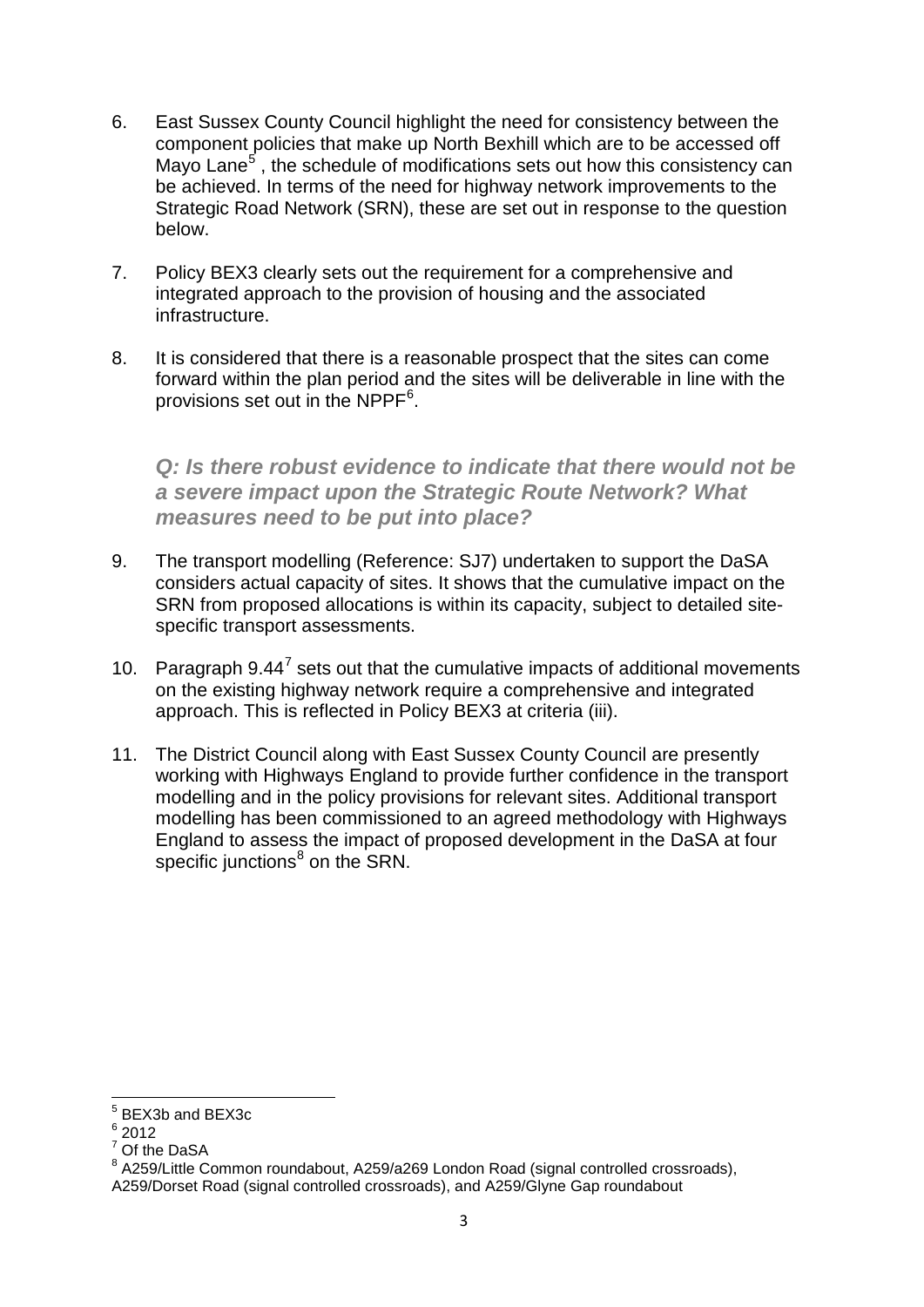## *Q: Are the sites viable with required contributions towards infrastructure?*

12. The relevant site typology tested in the Local Plan Viability Assessment (Reference: SH2) is typology  $3^9$  $3^9$ , at full cumulative policies, including costs for delivering site infrastructure, which was found to be viable<sup>10</sup>. The infrastructure costs identified within the policy are accounted for within the allowance for external works, site opening costs and for s106/278 and  $ClL<sup>11</sup>$ .

*Q: What is the rationale to justify allocating the Gypsy and Traveller site on BEX3c? What other site options were looked at and why were they discounted?* 

- 13. The Core Strategy identifies the need for pitches over the plan period (2011- 2028) through Policy LHN5<sup>12</sup>. Between 2011- 2018, 5 pitches have been granted permanent planning permission and been implemented, leaving a remaining requirement of 6 pitches up to 2028. The Core Strategy also sets out the policy criteria<sup>[13](#page-3-4)</sup> for site selection through the DaSA and for determining planning applications for Gypsy, Traveller and Travelling Showpeople sites.
- 14. In considering sites for Gypsy and Traveller pitches through the DaSA, deliverability was one of the key considerations, with the most likely source of sites being those already owned by a Traveller, publicly-owned sites, willing landowners or those part of a comprehensive scheme.
- 15. The sites considered through the work followed the methodology set out in the Site Assessment Methodology - Gypsy and Traveller Sites Background Paper<sup>14</sup>. The sites have also been subject to Sustainability Appraisal<sup>[15](#page-3-6)</sup> (SA), and screening through the Habitats Regulation Assessment<sup>16</sup> (HRA), the results of which have informed the allocations.
- 16. Twenty sites were considered as reasonable options for Gypsy and Traveller sites within the District<sup>[17](#page-3-8)</sup>. The sites considered are spread throughout the District. The reasons for the sites being discounted can be found in Appendix 3[18](#page-3-9).

<span id="page-3-0"></span> $^{9}$  Local Plan Viability Assessment Table 5.1<br> $^{10}$  Local Plan Viability Assessment Table 6.1

<span id="page-3-3"></span><span id="page-3-2"></span><span id="page-3-1"></span><sup>&</sup>lt;sup>11</sup> Local Plan Viability Assessment paragraphs 5.23 – 5.76.<br><sup>12</sup> Sites for the needs of Gypsies and Travellers <sup>13</sup> Policy LHN6 <sup>14</sup> Reference PS24

<span id="page-3-4"></span>

<span id="page-3-6"></span><span id="page-3-5"></span><sup>&</sup>lt;sup>15</sup> See Document References C6, C7, C8.

<sup>&</sup>lt;sup>16</sup> See Document Reference SG2.

<span id="page-3-8"></span><span id="page-3-7"></span><sup>&</sup>lt;sup>17</sup> Page 337-341 of the DaSA Options and Preferred Options.<br><sup>18</sup> DaSA – Options and Preferred Options –pages 422-429

<span id="page-3-9"></span>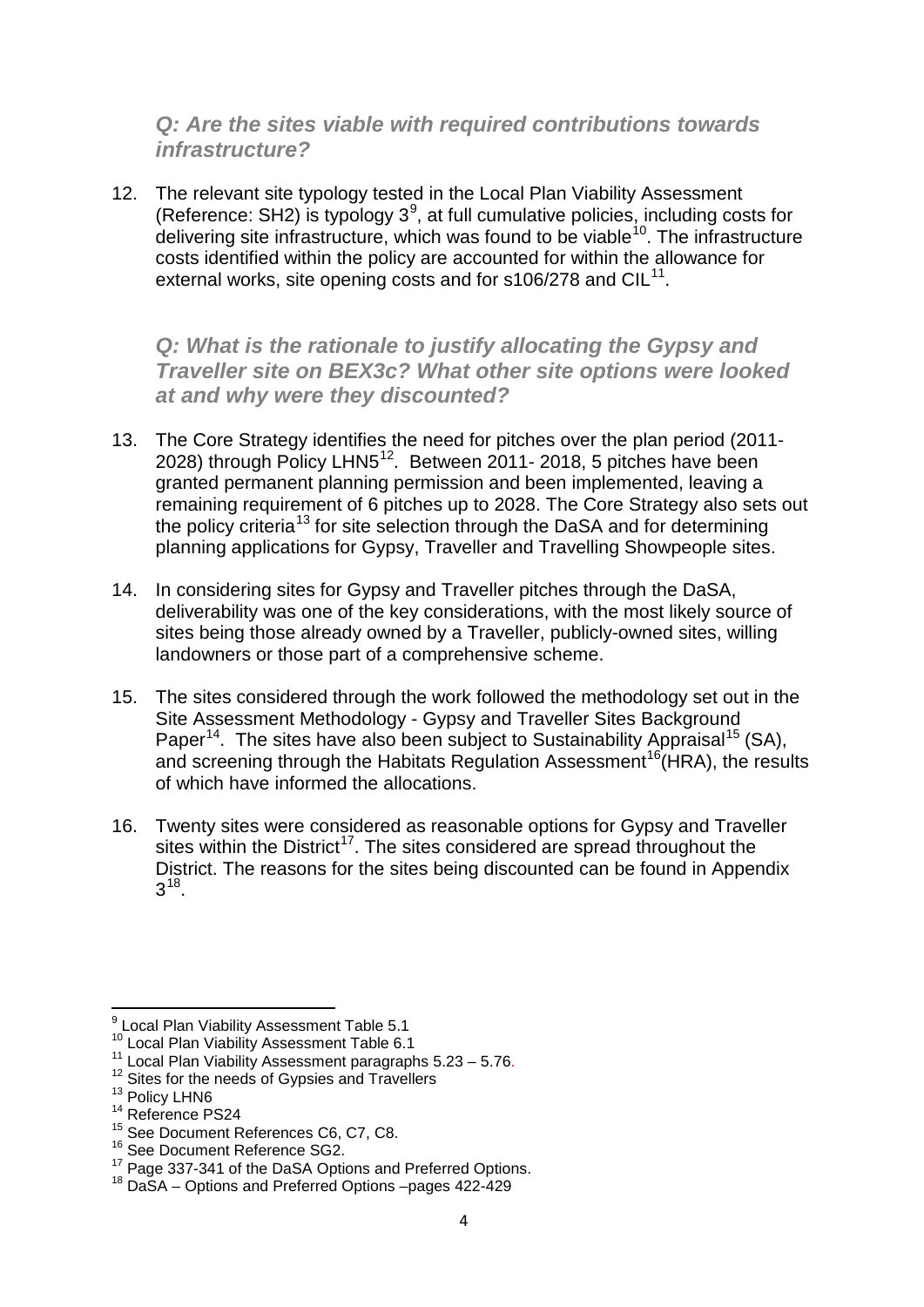- 17. Two preferred site options<sup>[19](#page-4-0)</sup> were set out in the DaSA Options and Preferred options, although the North Bexhill site was not explicitly identified at the time of the consultation. Work undertaken after the publication of the DaSA Options and Preferred Options identified the site now included as the allocation.
- 18. This small traveller site is well located in terms of accessing day-to-day services within Sidley (shops, schools, and the doctors surgery), with public transport links to Bexhill, and there are local employment opportunities within North Bexhill. This area is relatively contained in the wider landscape and part of the wider BEX3 allocation set out in the DaSA.
- 19. The principal reasoning behind the allocation being identified at BEX3c, is that in addition to its suitability; the site can be accessed from Watermill Lane (East Sussex County Council have not raised an objection to the site access); and the site could come forward independently of the wider BEX3c site. In addition, the site is no longer needed for mitigation for the North Bexhill Access Road (NBAR) as the attenuation pond has now moved to the western side of Watermill Lane.

#### **Policy BEX4: Land at Former High School Site and Drill Hall, Down Road, Bexhill**

*Q: Is the Policy sufficiently clear about what components will be allowed on the site? In particular, do all 8 criteria have to be met?* 

20. Paragraph one of Policy BEX4 confirms that the site is allocated for a mixed use development comprising of a wet/dry leisure facility, housing, hotel, restaurant space and associated car parking. The policy criteria set out the size of the leisure facility (criteria (i)), alongside complementary commercial development (criteria (iii)) and, at criteria (ii), two options for the residential element of the policy, one comprising of 35 houses, the other for 36 flats and 18 houses. As noted at criteria (vi) and (vii), if the Drill Hall is included as part of any future planning application, the current users should be relocated to an alternative location and, should the Drill Hall be demolished, a further archaeological record should be undertaken, in line with the recommendations set out in the level 4 Standing Building Assessment (Reference: SJ3). Further policy criteria (iv and v) set out the need for car parking (including a car/coach drop-off area for the adjacent school), electric charging points, and a transport assessment to inform vehicular access and linkages to wider transport infrastructure, including for cyclists and pedestrians. The need for boundary planting along the northern boundary is also set out at criteria (viii). An additional criterion relating to sewerage infrastructure (discussed below) is set out in the Council's Initial Responses to Representations (Reference: RDC-DaSA-004).

<span id="page-4-0"></span><sup>&</sup>lt;sup>19</sup> Land adjacent to High Views, Loose Farm Lane, Battle (1 pitch) and as part of the North Bexhill strategic allocation (5 pitches)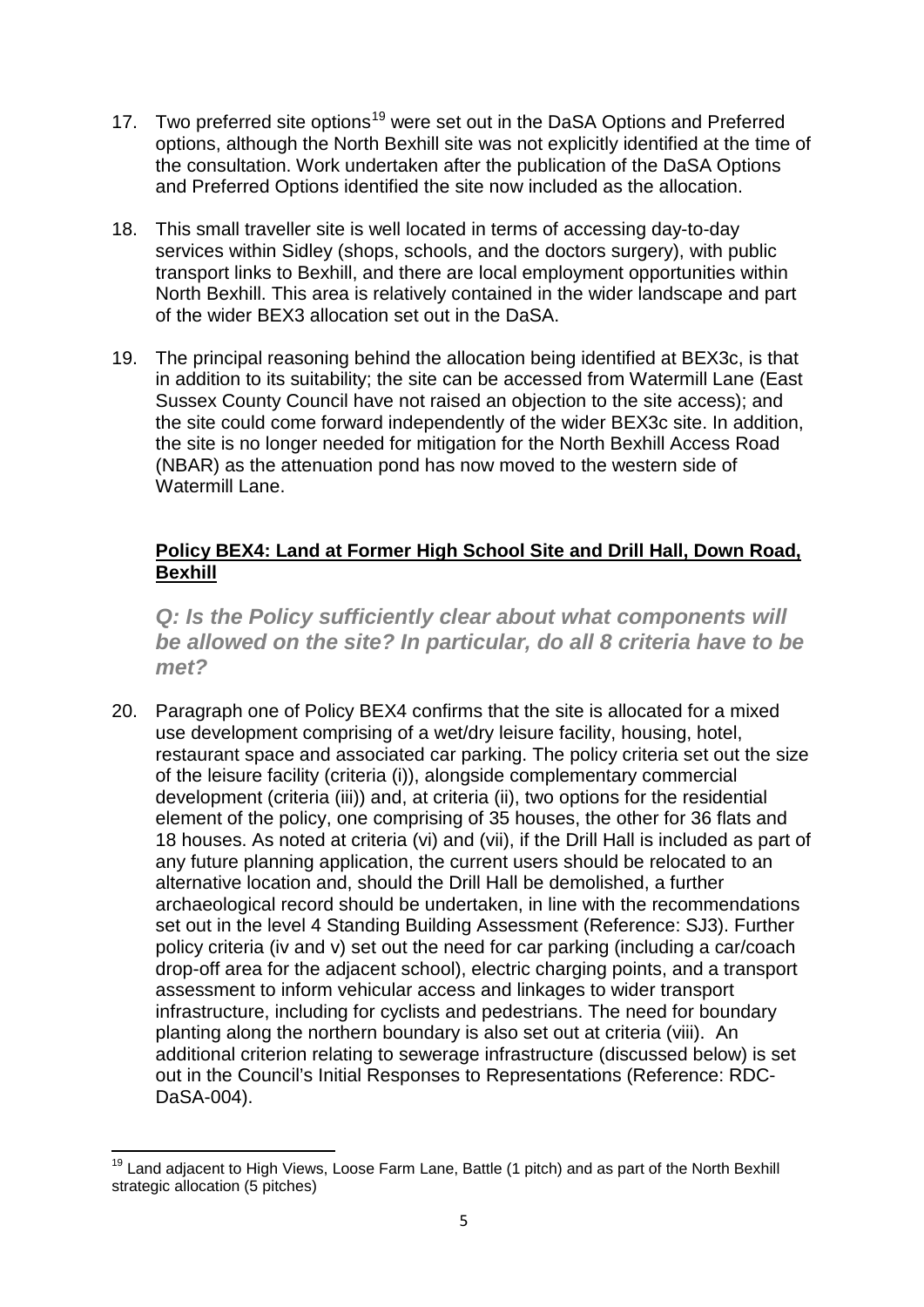21. It is expected that all 8 criteria (9 including the proposed amendment set out in Council's Initial Responses to Representations (Reference: RDC-DaSA-004)) should be met, unless the Drill Hall is not proposed to be demolished as part of any proposals, whereby criteria (vi) and (vii) would not need to be adhered to. This is explained in the supporting text at paragraph 9.58. The approach to the way the policy wording is set out is consistent with other mixed use policies within the Plan (BEX5, BEX10, & BEX14 for example). However, amended wording is set out below to clarify how the uses can be accommodated on the site.

#### Proposed Modification:

22. Amend paragraphs 9.55 and 9.56 as follows:

*9.55 The Council aspires for a combined wet and dry sports and leisure facility in the town and this centrally located site allows the opportunity to create a "landmark" destination for leisure and complementary facilities. It is envisaged that this would be on the frontage of the site, with the as, potentially, may be complementary restaurant space and a hotel, also taking advantage of the prominent roadside position.*

*9.56 The site's redevelopment will There is also include scope for residential elements in the central and northern parts of the site. This may take taking one of two forms; either as a total of some 35 houses or a combination of circa 18 houses and 36 flats, totalling 54 dwellings. It is envisaged that this would occupy the central and northern parts of the site.*

## *Q: Is the Policy sufficiently clear about the requirements for sewerage infrastructure?*

- 23. This is addressed in the Council's Initial Responses to Representations (ref. RDC-DaSA-004). Additional explanatory text and a policy criterion are proposed in the Schedule of Proposed Modifications (ref. RDC-DaSA-005)<sup>20</sup>.
- 24. This is a standard requirement at sites where SW's (the service provider) assessments have shown limited capacity in the sewer network to accommodate additional development. There are similar requirements at a number of other sites (e.g. Policies BEX6, HAS2, BRO1, FAC1, FAC2).
- 25. SW has advised the Council that developers now pay a flat rate (the "New Infrastructure Charge") for any network reinforcement required as a result of development related growth, which is also part funded through SW's Capital Works programme. The policy requirement alerts the developer to the need for discussions with SW to ensure the work can be programmed appropriately with the site's occupation and not adversely impact on the deliverability of the site.

<span id="page-5-0"></span> $20$  Page 13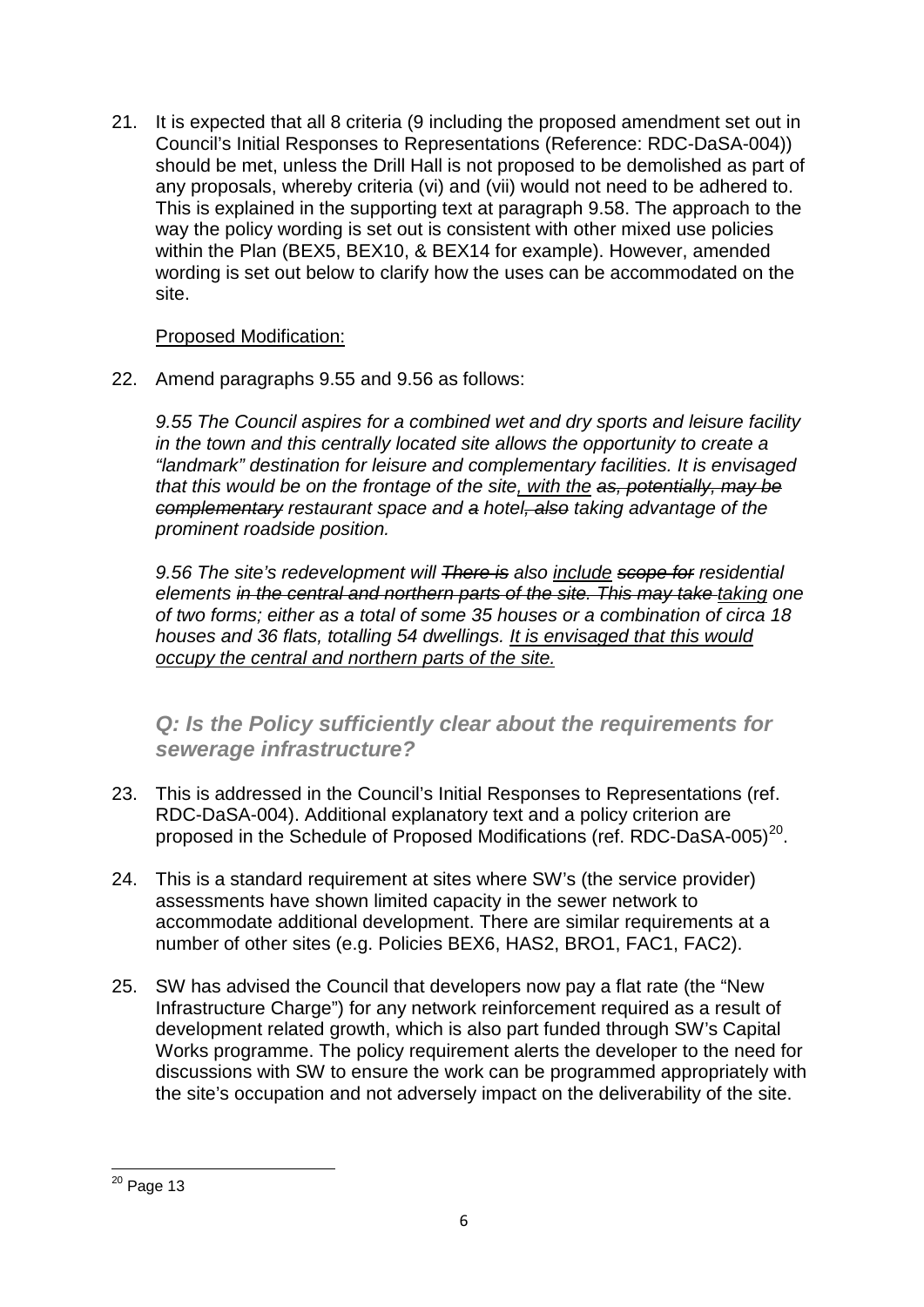#### **Policy BEX6: Land adjacent to 276 Turkey Road, Bexhill and Policy BEX7 Land at Moleynes Mead, Fryatts Way, Bexhill**

*Q: Are the policies sufficiently robust in terms of assessing impact of development on the Pevensey Levels?* 

- 26. Both Land adjacent to 276 Turkey Road (Policy BEX6) and Land at Moleynes Mead, Fryatts Way (Policy BEX7) are located within the Pevensey Levels Hydrological Catchment Area (PLHCA), and this should be highlighted within the policy. The Council's Initial Responses to Representations (Reference: RDC-DaSA-004) clarifies this<sup>[21](#page-6-0)</sup>. The proposed policy amendment sets out the need for an Appropriate Assessment (AA) under the Habitats Regulations, undertaken in accordance with the policy, to demonstrate beyond reasonable scientific doubt that these developments can be delivered on the sites without harming the integrity of the Pevensey Levels Special Area of Conservation (SAC)/RAMSAR site. This is consistent with the approach to other sites within the PLHCA. This approach is considered robust and will ensure that special consideration is given to the impact of the proposals on the Pevensey Levels through the AA process. Natural England have not raised an objection to this policy approach where it is used as criteria for other sites within the DaSA.
- 27. In addition, with reference to Moleynes Mead, Natural England have advised that in regard to the current outline planning application<sup>22</sup>, that they "do not *consider that a proposal of this nature and scale, in this location, would result in a likely significant effect on the Pevensey Levels Special Area of Conservation (SAC), Ramsar and Site of Special Scientific Interest (SSSI) through impacts to water quality or quantity. As this proposal is unlikely to result in direct discharge of surface water into watercourses feeding into the Pevensey Levels, we do not consider that two stages of SuDS would be required. Should planning permission be granted, we consider that a suitably worded condition such as that indicated below would be appropriate for this scheme, together with measures to manage construction impacts"* (Reference PS20).

<span id="page-6-0"></span><sup>21</sup> Pages 71-73

<span id="page-6-1"></span><sup>&</sup>lt;sup>22</sup> RR/2017/2452/P - Outline: Redevelopment of land with 24no. unit residential development including new access road, associated parking and external amenity areas.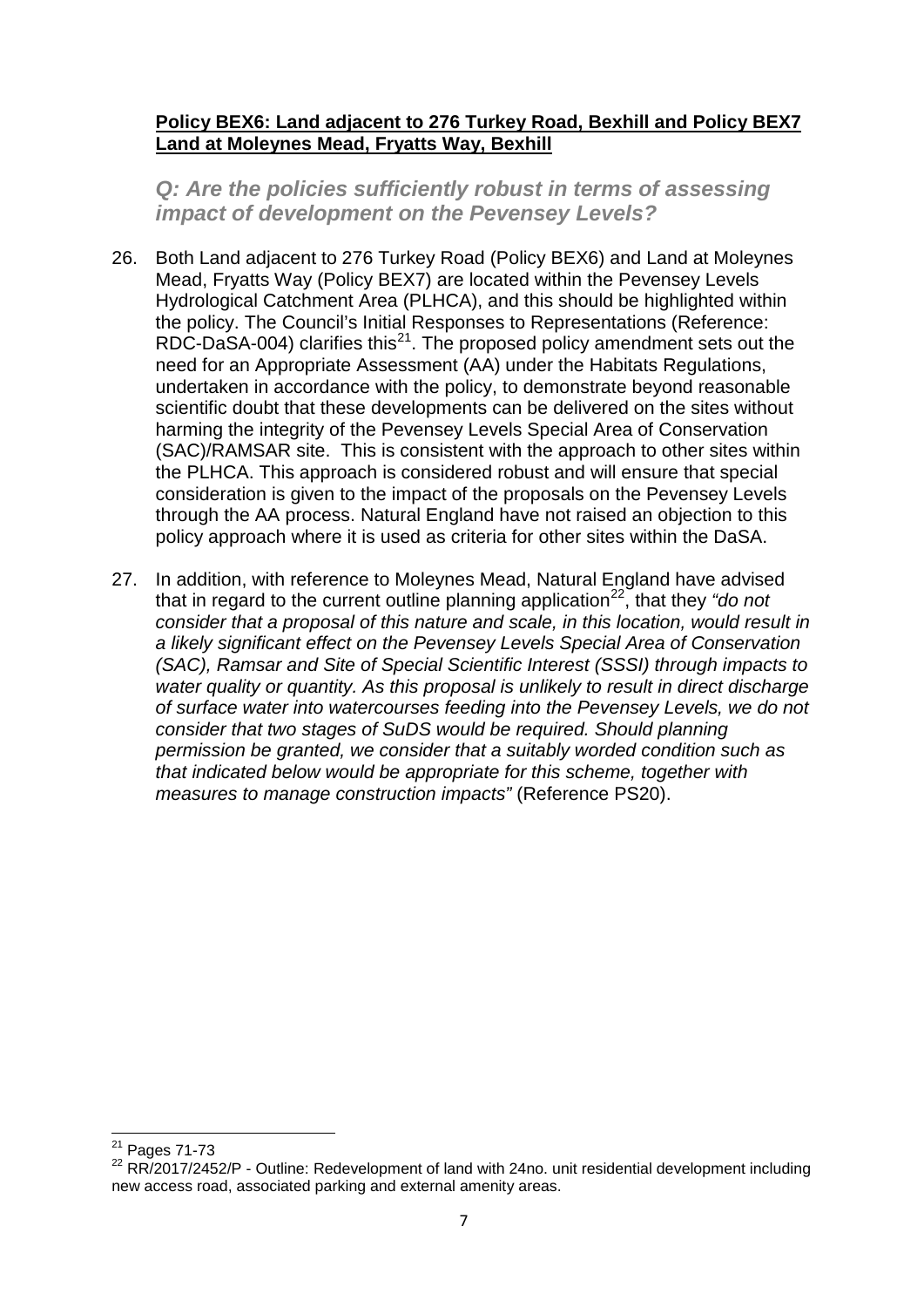## **Policy BEX 9: Land off Spindlewood Drive, Bexhill**

*Q: Is the allocation justified given its location within the Pevensey Levels SAC/Ramsar Hydrological Catchment? Is the approach to Sustainable Drainage set out in the Policy effective in ensuring that there would be no harm to integrity of the Pevensey Levels SAC/Ramsar Site?* 

- 28. The Pevensey Levels has a large hydrological catchment area (the PLHCA), extending far beyond the SAC/ Ramsar site and encompassing the western part of Bexhill together with other settlements to the north and intervening countryside, extending into Wealden District and developed areas on the eastern side of Eastbourne Borough. In this context the allocation of this site for residential development in principle is considered to be reasonable and justified. Natural England has raised no objections to the principle of development allocations within the PLHCA but, in accordance with the Habitats Regulations, it is necessary to ensure that development does not result in harm to the integrity of the SAC/Ramsar site.
- 29. Land at Spindlewood Drive is located within the PLHCA. The policy sets out that in accordance with policy DEN5 'Sustainable Drainage', at least two forms of appropriate SuDS are incorporated and an AA under the Habitats Regulations demonstrates beyond reasonable scientific doubt that these can be delivered on the site without harming the integrity of the Pevensey Levels SAC/RAMSAR site (criteria (xi)). This approach is considered robust and will ensure that special consideration is made to assess and mitigate the potential impact of the proposals on the Pevensey Levels through the (AA) process. Natural England have not raised an objection to this policy approach through the HRA AA undertaken for the Council in preparing the Submission DaSA and the identification of proposed site allocations.
- 30. The Policy requires (criteria xi) that in line with Policy DEN5: Sustainable Drainage, at least 2 forms of Sustainable Drainage (SUDs) are incorporated<sup>23</sup>. This is in line with the findings of the HRA which supports the DaSA (Reference SG2). The DaSA HRA found, at screening stage, that development proposals for this site could affect the integrity of the SAC/Ramsar and so the next stage of the HRA, "Appropriate Assessment" was undertaken. This found that DaSA Policy DEN5 (Sustainable Drainage) would provide an adequate protective framework to ensure that the development site would not lead to an adverse effect on the integrity of any internationally designated sites. Consequently, it is appropriate to cross-reference the relevant part of Policy DEN5 for the avoidance of doubt.

<span id="page-7-0"></span><sup>&</sup>lt;sup>23</sup> The incorporation of at least two forms of SuDs enables surface water runoff to be slowed down to greenfield rates and for at least one additional stage of filtration to remove potential pollutants to be incorporated.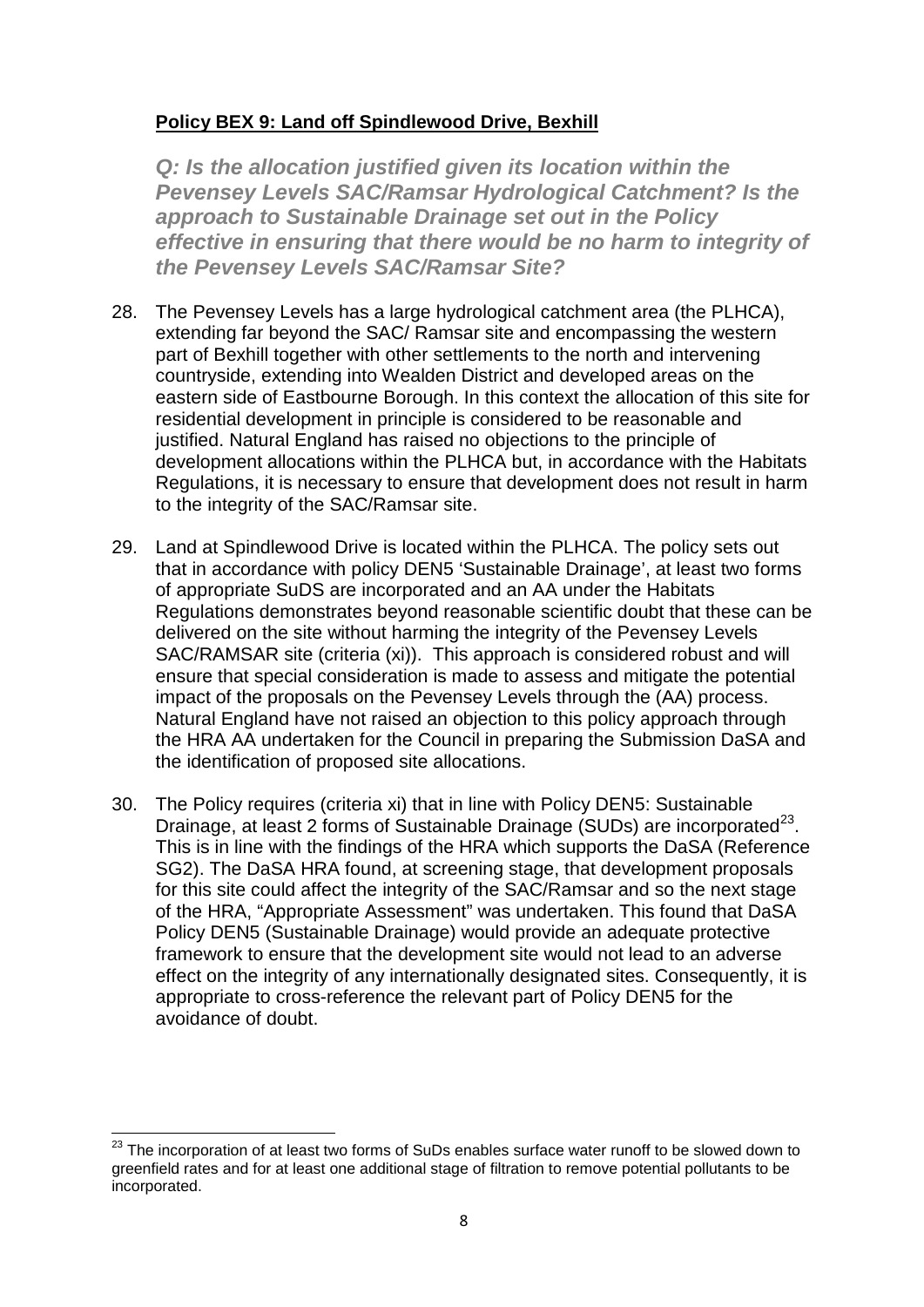*Q: Is the site deliverable in the light of the highway requirements including the need, identified by Highways England, to avoid severe impact at the A259 Little Common Roundabout?* 

- 31. Policy BEX9, criteria (ii), sets out the requirement that highway access should be from both Spindlewood Drive and Barnhorn Road and that off-site highway works will be required to make the development acceptable in highway terms.
- 32. Highways England set out in their representations to the DaSA, that in respect of this site, the existing access onto the A259 Barnhorn Road will need to be upgraded as well as provide an access to Spindlewood Drive on the local road Network. This is necessary to avoid 'severe' impact at the A259 Little Common Roundabout.
- 33. The site is subject to a current planning application<sup>[24](#page-8-0)</sup> (presently undetermined) which largely reflects the Proposed Submission DaSA allocation. During the consideration of the current planning application, Highways England have set out in response to the planning application<sup>[25](#page-8-1)</sup> that they are content that the offsite highways works that are proposed as part of that planning application adequately take account of the proposed development's own impacts on the SRN.

## **Policy BEX10: Land at Northeye, (Former UAE) Bexhill**

**Q: Is the allocation justified given its location within the** *Pevensey Levels SAC/Ramsar Hydrological Catchment? Is the approach to Sustainable Drainage set out in the Policy effective in ensuring that there would be no harm to integrity of the Pevensey Levels SAC/Ramsar Site?*

34. As noted above, the Pevensey Levels has a large hydrological catchment area (the PLHCA), extending far beyond the SAC/ Ramsar site and encompassing the western part of Bexhill together with other settlements to the north and intervening countryside, extending into Wealden District. Natural England has raised no objections to the principle of development allocations within the PLHCA but, in accordance with the Habitats Regulations, it is necessary to ensure that development does not result in harm to the integrity of the SAC/Ramsar site.

<span id="page-8-0"></span><sup>24</sup> Reference RR/2017/1705/P

<span id="page-8-1"></span><sup>&</sup>lt;sup>25</sup> Reference PS25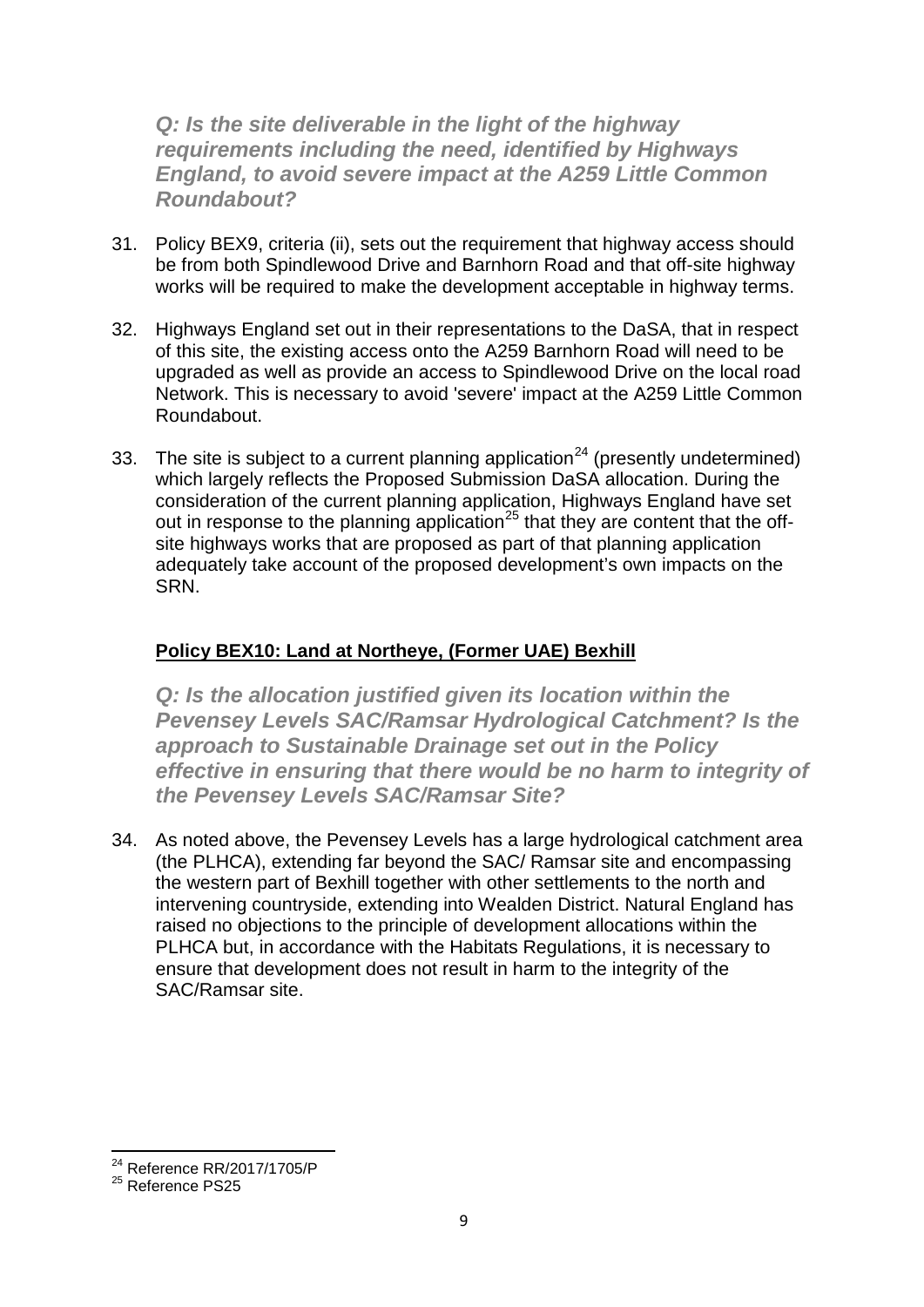- 35. Land at Northeye is located within the PLHCA. The policy sets out the need for an AA under the Habitats Regulations to demonstrate beyond reasonable scientific doubt that the development can be delivered on the site without harming the integrity of the Pevensey Levels SAC/RAMSAR site (criteria (iv)). This approach is considered robust and will ensure that special consideration is made to the impact of the proposals on the Pevensey Levels through the AA process. Natural England have not raised an objection to this policy approach.
- 36. Criteria (iv) of the Policy also makes reference to Policy DEN5 of the DaSA (Sustainable Drainage), requiring that at least 2 forms of appropriate Sustainable Drainage (SUDs) are incorporated. This is in line with the findings of the Habitats Regulation Assessment (HRA) which supports the DaSA (Reference SG2). The DaSA HRA found, at screening stage, that development proposals for this site could affect the integrity of the SAC/Ramsar and so the next stage of the HRA, "Appropriate Assessment" was undertaken. This found that DaSA Policy DEN5 would provide an adequate protective framework to ensure that the development site would not lead to an adverse effect on the integrity of any internationally designated sites. Consequently, it is appropriate to cross-reference the relevant part of Policy DEN5 for the avoidance of doubt.

*Q: Is the policy justified and effective in accordance with the National Planning Policy Framework (2012) core principle of focusing development in locations which are or can be made sustainable?*

- 37. Land at Northeye is a part brownfield site located outside the development boundary to the west of Bexhill. The site is a former prison and was more recently used as a technical training facility for the United Arab Emirates. The facility is no longer in use and the landowners have indicated that the site is available for redevelopment. In the interests of positive planning, the District Council sought to achieve a sensitive redevelopment of the site given its exposed nature in the wider landscape.
- 38. The Core Principles<sup>[26](#page-9-0)</sup> set out in the Framework indicate that development should be focused in locations which are or can be made sustainable, making the fullest possible use of public transport, walking and cycling. The site is located next to an existing enclave of housing which was originally built to house those who worked at the prison. Whilst the site is outside any development boundary<sup>27</sup>, there are existing bus stops on Barnhorn Road around 310 metres from the site entrance. There are frequent existing bus services to Eastbourne and Bexhill, which would allow residents to access places of work, schools and other everyday needs, including everyday services at Little Common District Centre. The Policy sets out the need for improvements to existing local bus stop infrastructure including a financial contribution towards improvements to the local bus service.

<span id="page-9-0"></span> $26$  Pages 5-6

<span id="page-9-1"></span><sup>&</sup>lt;sup>27</sup> Some 320 metres beyond the development boundary for Bexhill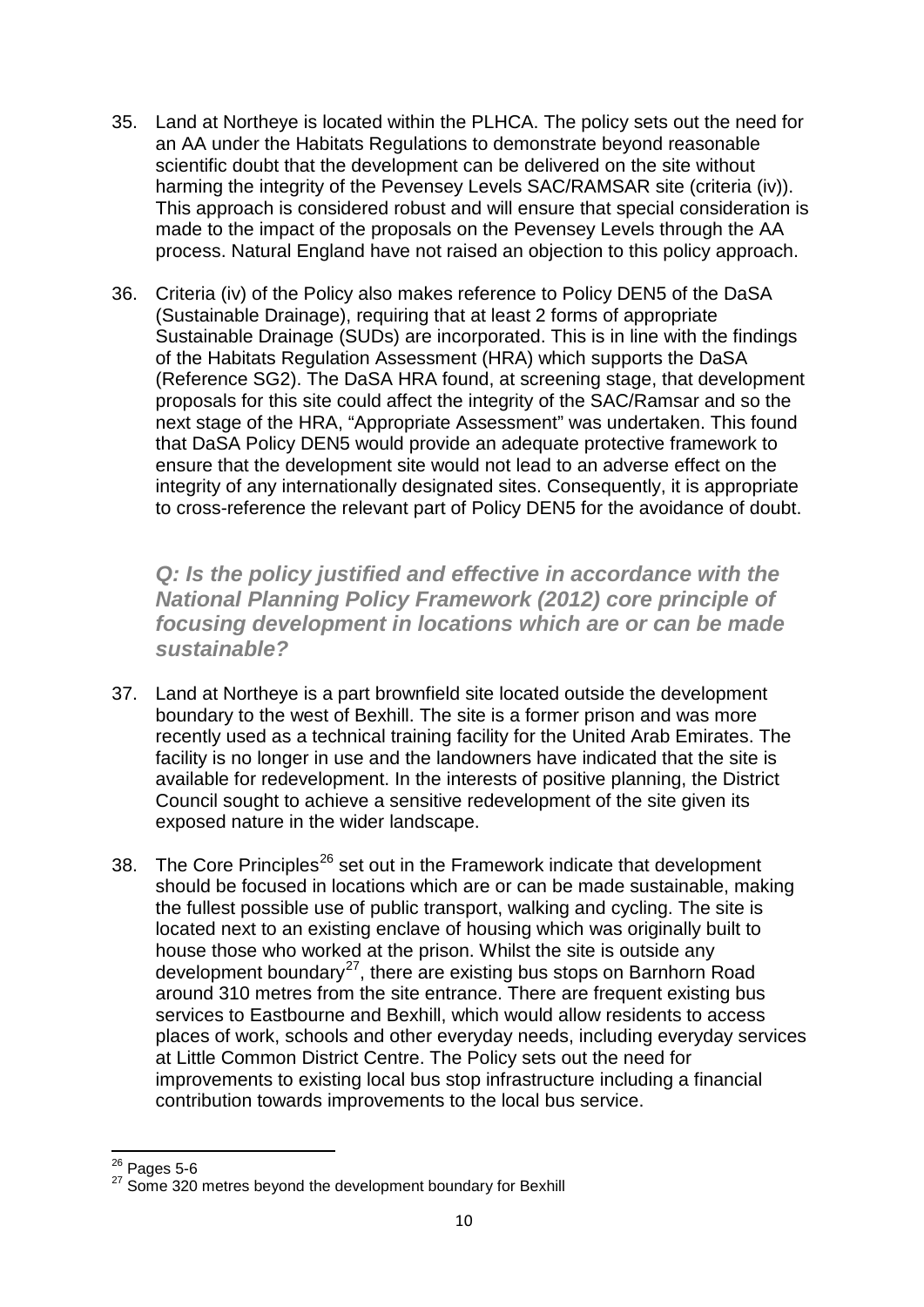- 39. Notwithstanding that the site is well served by the existing bus service in close proximity to the site, there are other sustainable transport modes $^{28}$  $^{28}$  $^{28}$  recognised by the NPPF that provide efficient, safe and accessible means of transport with overall low impact on the environment, including low and ultra-low emission vehicles<sup>[29](#page-10-1)</sup>, car sharing and public transport.
- 40. It is considered appropriate to make a modification to criteria (vii) of the Policy to require a Travel Plan intended to promote the use of sustainable transport modes to encourage the use of public transport, car sharing and low and ultralow emission vehicles in compliance with Core Strategy Policy TR3. This would ensure a genuine choice of travel modes, and promote sustainable travel modes that limit future car use.

#### Proposed Modifications:

41. Amend paragraph 9.122 as follows:

*Notwithstanding that the site is served by the existing bus service in close proximity to the site the site should take advantage of other sustainable transport modes recognised by the NPPF, that provide efficient, safe and accessible means of transport with overall low impact on the environment, including electric, low and ultra-low emission vehicles, car sharing and public transport. The original public footpath which crossed the site before the development of the site as a prison should be reinstated to give enhanced access to the countryside and the Levels to the north. This would provide an alternative to the poorly used path 59a. This would also provide better access to footpath 12b which links Coneyburrow Lane to Little Common.*

42. Amend criteria (vii) as follows:

*a travel plan is included to promote the use of sustainable transport modes to encourage the use of public transport, car sharing and electric, low and ultralow emission vehicles in compliance with Core Strategy Policy TR3, to improvements are made to existing local bus stop infrastructure and a financial contribution towards improving local bus services is provided;*

<span id="page-10-1"></span><span id="page-10-0"></span> $^{28}$  NPPF, Annex 2, page 57<br> $^{29}$  NPPF (2012) Paragraph 35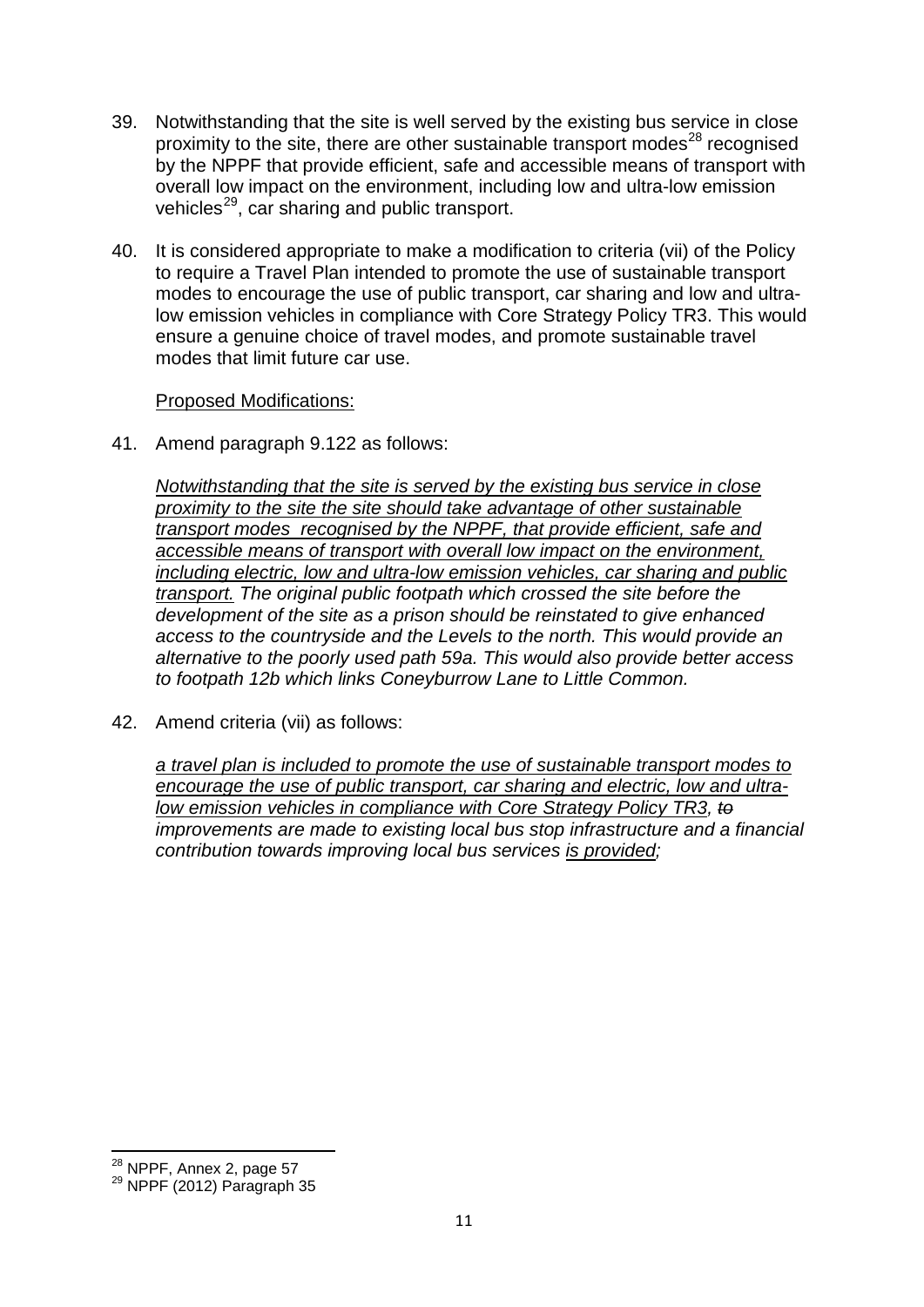## **Policy BEX14: Land South East of Beeching Road Bexhill**

*Q: Is the site deliverable and viable for the proposed uses given the level changes and other physical constraints on the site?*

- 43. The entirety of the allocation is in the freehold ownership of the District Council and although there are multiple leases across the site, the Council has been working to assimilate some of the leasehold interests in recent years. Most recently<sup>[30](#page-11-0)</sup> the Council has acquired the lease for the northern part of the allocation set out on the detail map<sup>[31](#page-11-1)</sup> and the Council now has full control of this part of the site. The Council also owns Wainwright Road car park as well as the coach and lorry park within the site<sup>[32](#page-11-2)</sup>. In addition, the Council has had some initial discussions, with the head leaseholder of the former Grahams site $^{33}$  $^{33}$  $^{33}$ about acquiring this interest.
- 44. In principle, the District Council is willing to make the land available within the area marked on the detail map available for the implementation of the allocation (subject to a satisfactory planning application, in due course).
- 45. It is acknowledged that there are two culverts<sup>[34](#page-11-4)</sup> which run through the site and that these will have some impact on the site layout within any scheme. An amendment to the Policy has been proposed to clarify this<sup>35</sup>. However, there is sufficient scope within the site area to accommodate the required easements and not have an overall impact on site layout<sup>[36](#page-11-6)</sup>.
- 46. With regards to the site levels, the majority of the site outlined in the allocation is substantially level. There is a change in levels onto the site from Beeching Road via Wainwright Road. This forms the existing access to this area and it is envisaged that this would provide the access to the site as indicated on the detail map. The south-eastern corner of the allocation fronting Terminus Road, which currently forms part of the Beeching Park estate, is at a higher level than the remainder of the site, but is also substantially level. This area would most likely form part of the parking, circulation and access spaces serving the site and the difference in levels to the remainder of the site is therefore not considered to be a significant obstacle to development.
- 47. It is acknowledged that the site suffers from surface water flooding and redevelopment here provides a 'multi-functional' opportunity reduce the causes and impacts of flooding through the use of SuDS in line with Policy DEN5.

<span id="page-11-0"></span> $\frac{30}{31}$  December 2018<br> $\frac{31}{31}$  Page 163 of the DaSA

<span id="page-11-2"></span><span id="page-11-1"></span> $\frac{32}{32}$  Appendix 1 shows freehold and head leasehold interests within the allocation  $\frac{33}{33}$  Shown as Other head lease: B on the map in Appendix 1.

<span id="page-11-5"></span><span id="page-11-4"></span><span id="page-11-3"></span><sup>&</sup>lt;sup>34</sup> Appendix 2 shows a map detailing the culverts which run through the site<br><sup>35</sup> Reference RDC-DaSA-005 Schedule of Proposed Modifications (6 Mar 2019), page 10<br><sup>36</sup> The map at Appendix 2 shows the routes of the culvert

<span id="page-11-6"></span>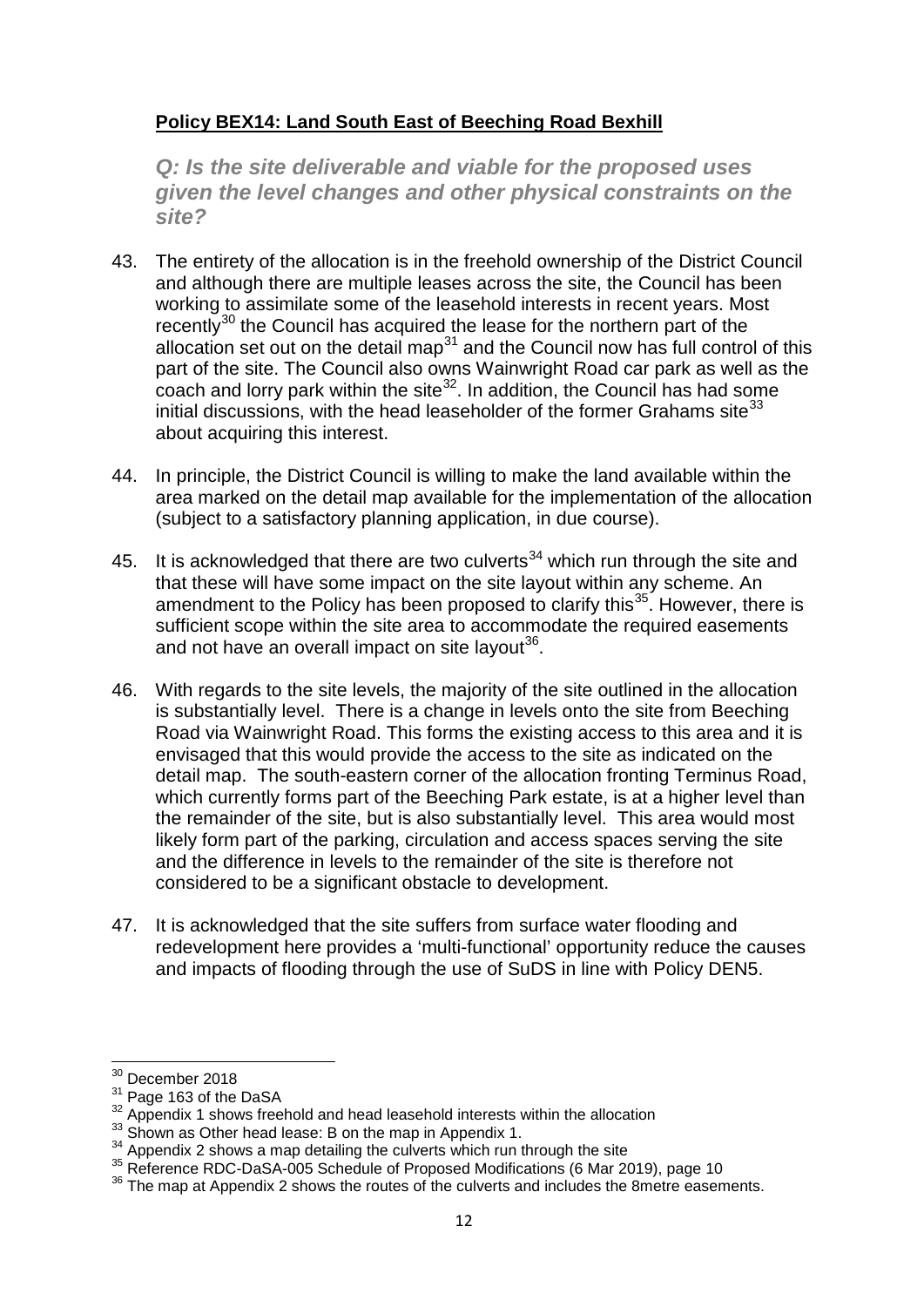## **Policy BEX17: Little Common and Sidley District Centres**

*Q: Is the part of the policy which is concerned with takeaway uses in Sidley District Centre justified by the evidence and sufficiently clear to be effective?*

- 48. According to figures from the East Sussex Joint Strategic Needs & Assets Assessment (JSNA), Sidley is the most deprived ward within Rother District and amongst 10% of the most deprived in East Sussex. Evidence from Public Health England (PHE) demonstrates that local authorities with higher deprivation have a greater density of fast food outlets<sup>37</sup>:
- 49. Sidley district centre currently has 9 takeaway outlets which accounts for 19% of the total shops. PHE data shows that in 2016, there were 7 takeaway outlets. Therefore, the increasing number of takeaway outlets is a pertinent issue in Sidley.
- 50. Consultation undertaken by the Heart of Sidley<sup>[38](#page-12-1)</sup> highlighted concerns from locals regarding the number of takeaways in Sidley, where residents indicated that they would like to see less takeaways/fast food restaurants. They expressed concerns with the effect this has on the high street, given that they are generally closed in the day and the limited access to healthier food choices which impacts on health. Takeaway food is generally not 'healthy' and is likely to offer food that is higher in saturated fat, salt and sugar and generally low in fibre, vitamins and minerals.
- 51. Figures from the East Sussex JSNA show that 53 4-5 year olds and 72 10-11 year olds in Sidley were classified as obese in the 2013/14 – 2015-16 academic years. Childhood obesity prevalence in Sidley is similar to East Sussex, however this still means that 1 in 4 reception year pupils and 1 in 3 year 6 pupils in Sidley are overweight. East Sussex in Figures<sup>[39](#page-12-2)</sup> shows that in Rother, Sidley has the highest number of children in these age brackets as being overweight
- 52. Across a number of indicators around income deprivation and other wider determinants of health, Sidley is significantly worse compared to East Sussex. The policy seeks to resist a further concentration of takeaway uses within Sidley District Centre given their existing prevalence within the most deprived area of Rother. The Policy reflects the current public health evidence base around this issue and statistics that are specific to Sidley.

37

<span id="page-12-0"></span>[https://assets.publishing.service.gov.uk/government/uploads/system/uploads/attachment\\_data/file/74](https://assets.publishing.service.gov.uk/government/uploads/system/uploads/attachment_data/file/741555/Fast_Food_map.pdf) [1555/Fast\\_Food\\_map.pdf](https://assets.publishing.service.gov.uk/government/uploads/system/uploads/attachment_data/file/741555/Fast_Food_map.pdf)

<span id="page-12-1"></span> $38$  The Heart of Sidley (HoS) Partnership seeks to improve the education, living conditions, environment and community wellbeing of the local Community and workforce. HoS is funded by Big Local. 39

<span id="page-12-2"></span>[http://www.eastsussexinfigures.org.uk/webview/index.jsp?catalog=http:%2F%2F10.128.25.249:80%2](http://www.eastsussexinfigures.org.uk/webview/index.jsp?catalog=http:%2F%2F10.128.25.249:80%2Fobj%2FfCatalog%2FCatalog276&submode=catalog&mode=documentation&top=yes%20) [Fobj%2FfCatalog%2FCatalog276&submode=catalog&mode=documentation&top=yes](http://www.eastsussexinfigures.org.uk/webview/index.jsp?catalog=http:%2F%2F10.128.25.249:80%2Fobj%2FfCatalog%2FCatalog276&submode=catalog&mode=documentation&top=yes%20)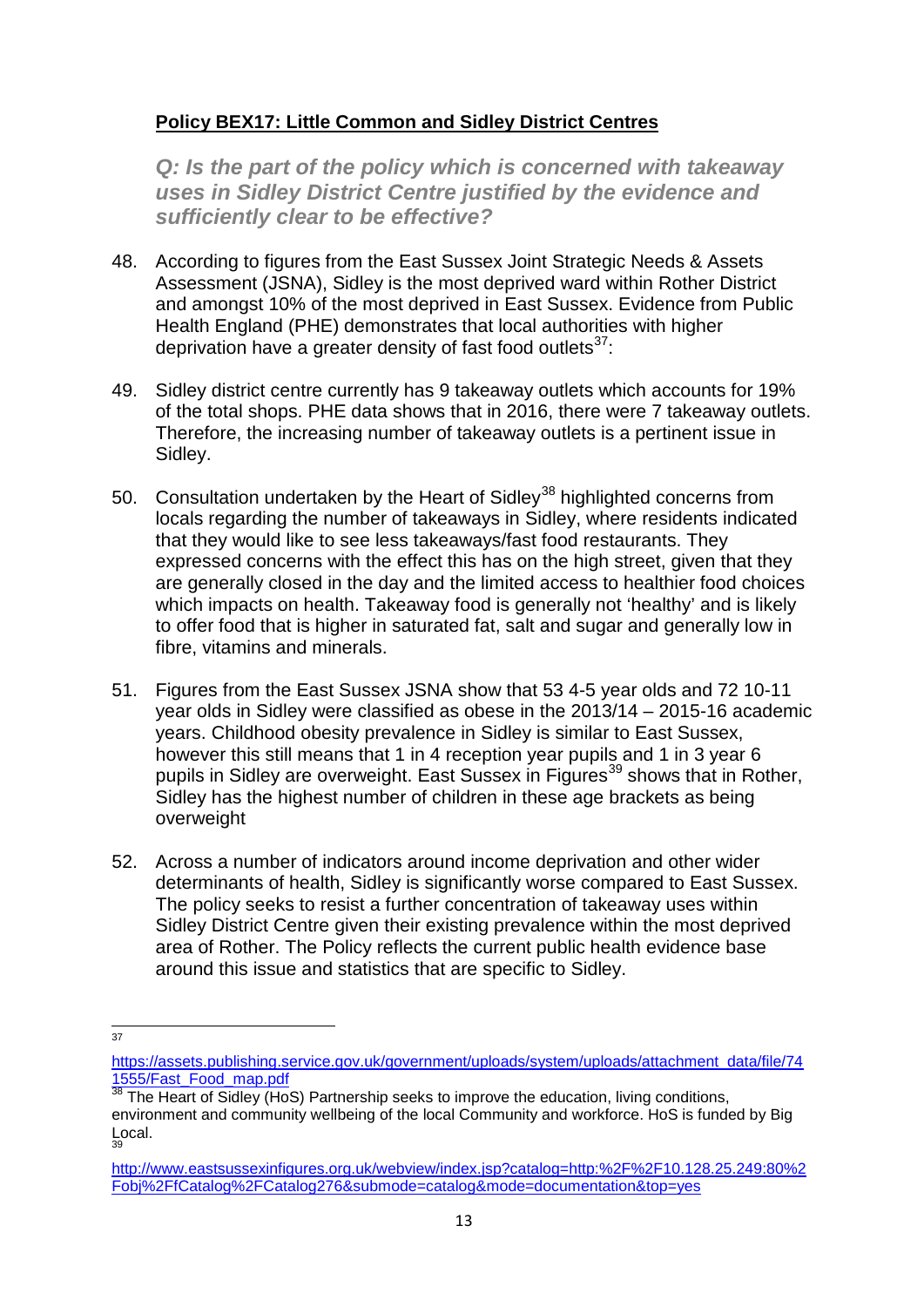53. In terms of the effectiveness of the Policy, it is considered that to include the "acceptable" number of takeaways or any other use in this area would be too prescriptive. Therefore, the policy is worded to ensure that a further concentration of takeaway uses is restricted.

## **Hastings Fringes**

## **Policy HAS3: Land north of the A265, Ivyhouse Lane, Hastings**

*Q: Is the site within the AONB? If so should the policy refer to this?* 

54. The site is located within the High Weald AONB and the supporting text is proposed to be amended to clarify this. The Council's Initial Responses to Representations (Reference: RDC-DaSA-004) confirms this<sup>40</sup>. The Policy (as proposed to be amended) sets out that development of the site should not intrude in to wider views of the AONB.

## **Policy HAS4: Rock Lane Urban Fringe Management Area**

*Q: Should the policy refer to its inclusion within the AONB?* 

- 55. The site is located within the High Weald AONB and the supporting text (paragraph 10.38) confirms this. It is not necessary to also state this in the policy itself. This approach is consistent with other site allocations within the AONB where the designation is referred to in the supporting text but not the policy wording (e.g. many of the village allocations including those at Beckley, Broad Oak and Catsfield). In any event, the Development Plan should be read as a whole and DaSA Policy DEN2: The High Weald Area of Outstanding Natural Beauty is also relevant.
- 56. It is considered that paragraph 10.40 adequately defines what appropriate development in this locality would be acceptable in terms of improving landscape quality and formal access (Reference: RDC-DaSA-004 refers)<sup>41</sup>.

<sup>40</sup> Pages 88-89

<span id="page-13-1"></span><span id="page-13-0"></span> $41$  Page 90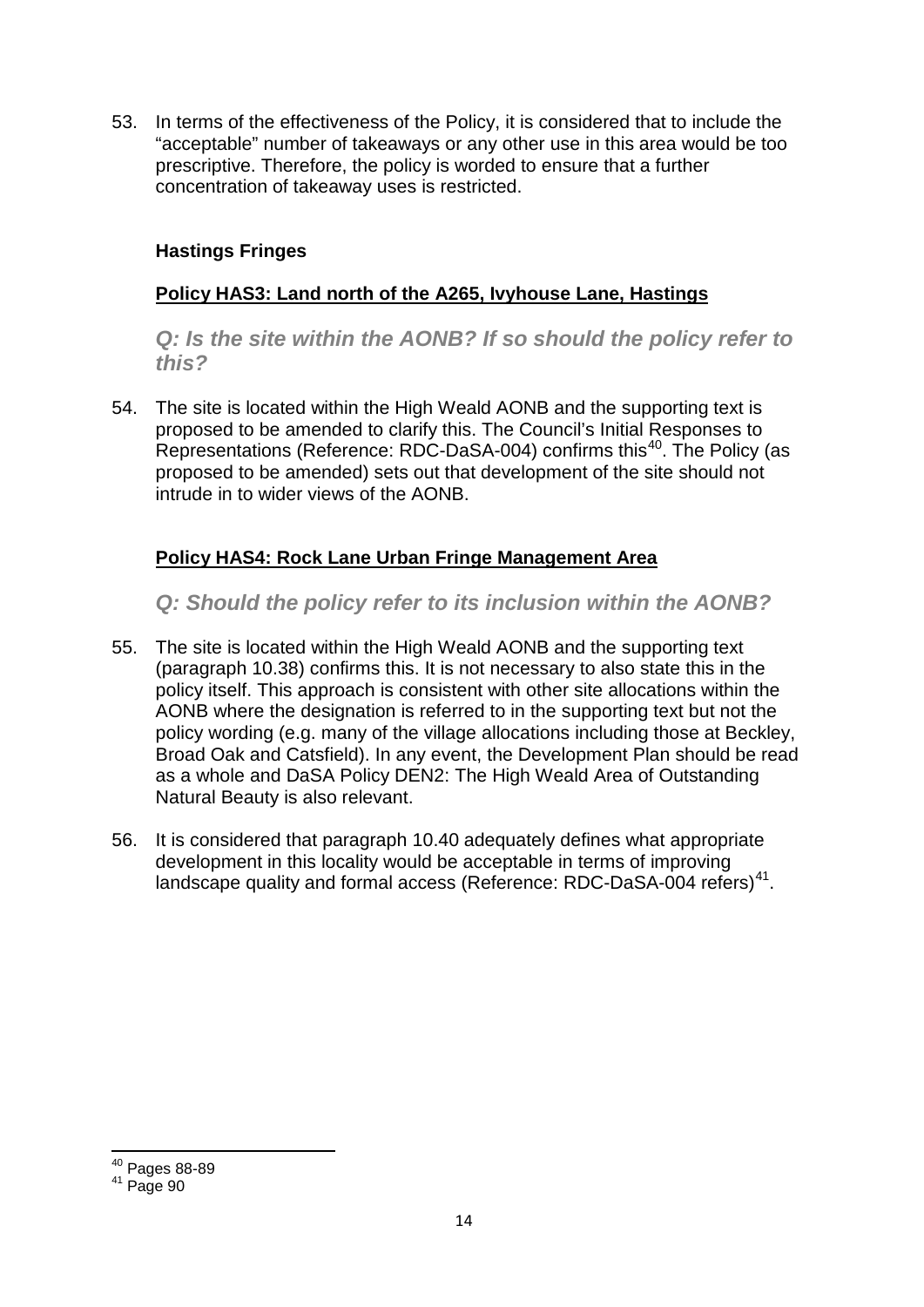#### **Villages**

#### **Broad Oak**

## **Policy BRO2: Land at the Rainbow Trout Public House**

*Q: How will the local sewer network reinforcement requirements impact on the deliverability of the site and how should this be reflected in the policy?*

- 57. This is addressed in the Council's Initial Responses to Representations (Reference RDC-DaSA-004)<sup>42</sup>. Additional explanatory text and a policy criterion are proposed in the Schedule of Proposed Modifications (ref. RDC-DaSA- $005$ <sup>[43](#page-14-1)</sup> in response to the representation, which was made by the service provider SW. The proposed text and policy criterion align with the approach that has been taken on other sites on which SW had made the same comment at an earlier stage of the DaSA (e.g. Policies BEX6, HAS2, BRO1, FAC1, FAC2). SW has not submitted any negative comments on the wording for these other policies and the Council therefore understands the wording to be acceptable.
- 58. Local sewer network reinforcement is a standard requirement at sites where SW's assessments have shown limited capacity in the sewer network to accommodate additional development. There are similar requirements at a number of other sites, as detailed above.
- 59. SW has advised the Council that developers pay a flat rate (the "New Infrastructure Charge") for any network reinforcement required as a result of development related growth, which is also part funded through SW's Capital Works programme. The policy requirement alerts the developer to the need for discussions with SW to ensure the work can be programmed appropriately with the site's occupation and not adversely impact on the deliverability of the site.
- 60. Using a cashflow viability model, the Local Plan Viability Assessment (Reference SH2) has tested a number of residential "site typologies" at full cumulative policies, including costs for delivering site infrastructure, finding no issues with the viability of Typology 8 which is most similar to Policy BRO2 $^{44}$ . It makes a number of assumptions, including that "external works", which incorporates all additional costs associated with the site curtilage including connections to the strategic infrastructure such as sewers and utilities, will represent 15% of the build  $\cos^{45}$  $\cos^{45}$  $\cos^{45}$ , and also makes an allowance for Section 106/278 costs and CIL.

<span id="page-14-0"></span> $^{42}$  Pages 94-95<br> $^{43}$  Page 13

<span id="page-14-3"></span><span id="page-14-2"></span><span id="page-14-1"></span><sup>44</sup> Local Plan Viability Assessment, Table 5.1<br><sup>45</sup> Local Plan Viability Assessment, paragraphs 5.23-4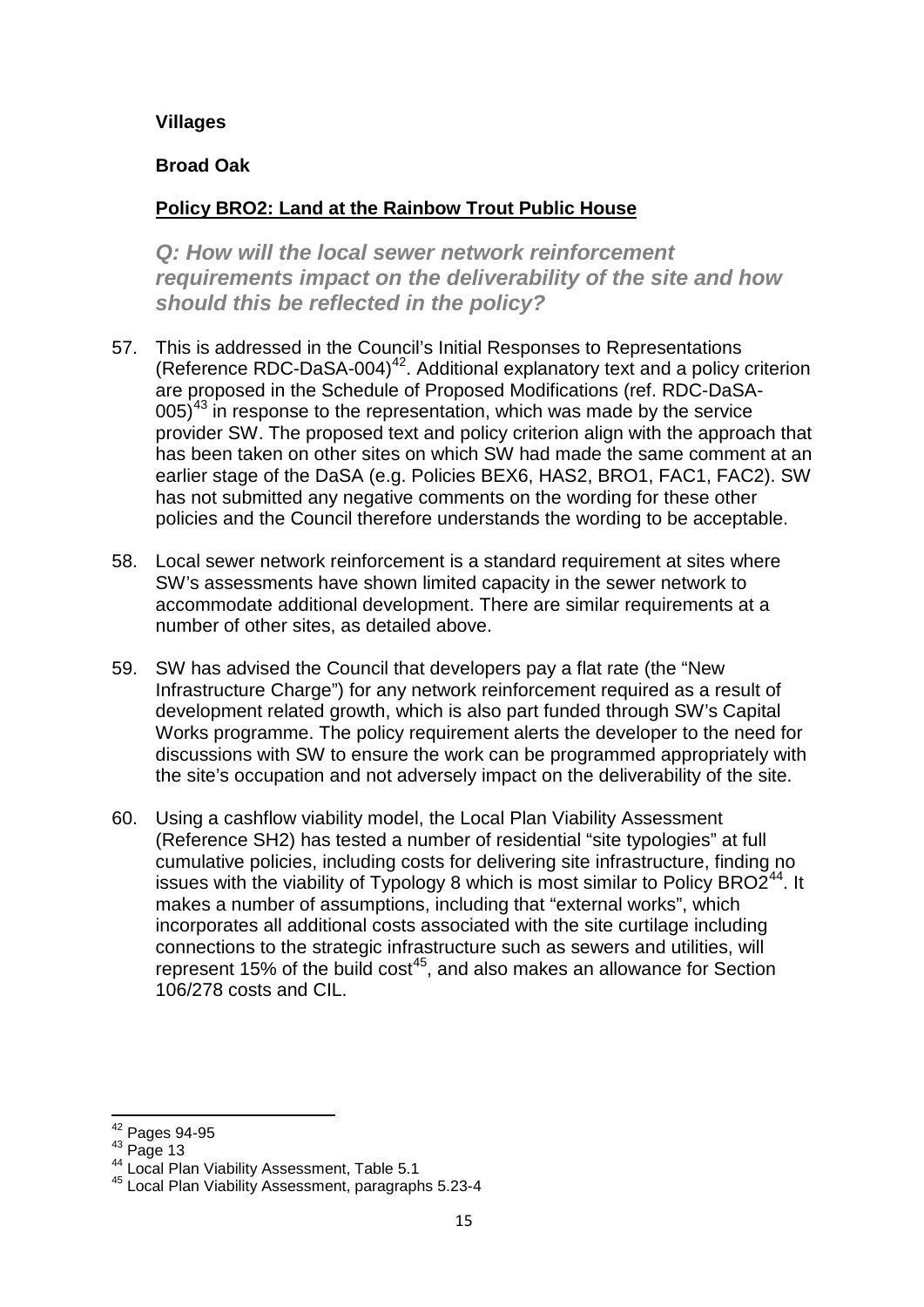#### **Camber**

#### **Policy CAM1: Land at the Former Putting Green, Old Lydd Road, Camber and Policy CAM2: Land at the Central Car Park, Old Lydd Road, Camber**

*Q: Are these two Policies consistent with the Core Strategy objectives for Camber and will they be effective in ensuring there are sufficient and suitable arrangements for replacement car parking?*

- 61. The Core Strategy identifies the potential for Camber to enhance its tourism offer and expand its role as a modern all year round leisure and tourist destination<sup>46</sup>, noting particular opportunities for upgraded tourist accommodation and facilities<sup>47</sup>. It also identifies a potential for limited housing growth  $48$ .
- 62. Policies CAM1 and CAM2 both impact on areas currently used for car parking. The effect is considered in the Council's Initial Responses to Representations (Reference RDC-DaSA-004)<sup>49</sup>. This acknowledges that while the sites' redevelopment will result in a small reduction in public car parking capacity, the benefits (specifically to the housing supply for Policy CAM1 and to the tourist offer for CAM2), outweigh the loss. Furthermore, the traffic management scheme required through Policy CAM2 (iii) will be effective in managing impacts as far as possible, and if practicable, could include the measures detailed in paragraph 11.79.
- 63. The policies are in line with the proposals for these sites detailed in the adopted Camber Village Supplementary Planning Document (SPD)<sup>50</sup>.

*Q: Are the Policies sufficiently clear in terms of how they are expected to contribute to the implementation of the SARMS?*

64. This is addressed in the Council's Initial Responses to Representations (ref. RDC-DaSA-004) $51$  and additional explanatory text and policy criteria are proposed in the Schedule of Proposed Modifications (Reference RDC-DaSA- $(005)^{52}$ .

<span id="page-15-1"></span><span id="page-15-0"></span><sup>&</sup>lt;sup>46</sup> Core Strategy paragraph 12.30<br><sup>47</sup> Core Strategy paragraph 16.33<br><sup>48</sup> Core Strategy Policy RA1 and Figure 12.<br><sup>49</sup> Page 97, 98-99

<span id="page-15-2"></span>

<span id="page-15-4"></span><span id="page-15-3"></span> $50^{50}$  Camber Village SPD, September 2014 (Reference PS21)<br> $51$  Pages 95-98

<span id="page-15-6"></span><span id="page-15-5"></span><sup>52</sup> Pages 13-14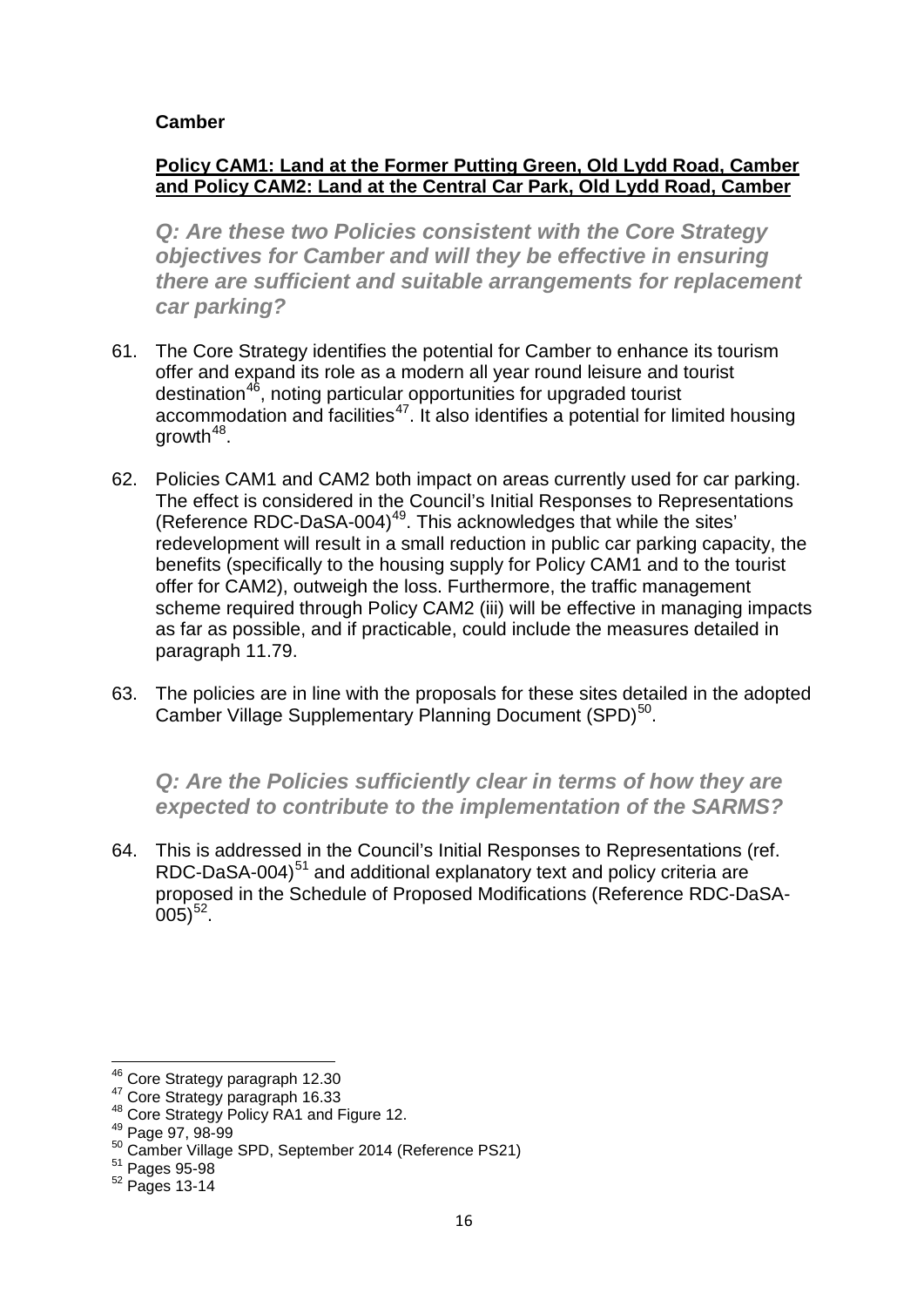#### **Catsfield**

#### **Policy CAT1: Land west of B2204**

*Q: Is the site viable with a requirement for 40% affordable housing and village green?*

- 65. Using a cashflow viability model, the Local Plan Viability Assessment (Reference SH2) considered a typology of sites at full cumulative policies, including costs for delivering affordable housing and site infrastructure. The relevant typology for Policy CAT1 is Typology  $13^{53}$ .
- 66. Typology 13 includes an allowance for 40% affordable housing. The infrastructure costs are accounted for within the allowances for external works, S106/278 and CIL<sup>54</sup>. In determining viability for Typology 13, the assessment also assumes that approximately 25% of the site area<sup>[55](#page-16-2)</sup> will be required for nonresidential land (such as public open space), which generally supports no direct revenue to the development<sup>56</sup>. The village green, at 0.3ha, represents less than 25% of the gross site area (of 1.65ha) $57$ . Consequently, neither the requirements for affordable housing nor a village green represent abnormal development costs and should not have any adverse effect on the viability of the site.
- 67. Should the costs for mitigation extend beyond the included standard development cost then it is anticipated that the value of the land would be reduced to account for such "abnormal" costs and therefore the viability of the site would not be at risk.

## *Q: Should the policy require an appropriate assessment?*

68. Advice has been received from Natural England<sup>58</sup>. This confirms that while the PLHCA just crosses into the north-western corner of the site, it would appear that the areas of the site falling within the PLHCA largely comprise a tree belt which, in accordance with the Policy, is to be retained and enhanced. The topography of the site falls to the south-east; therefore, discharge from this small area is unlikely to significantly affect the PLHCA. Therefore, it is not necessary to apply part (vi) of Policy DEN5 to this site, but parts (i) to (v) of Policy DEN5 would be applicable to any future proposal, and a sustainable drainage strategy developed in accordance with these criteria should be satisfactory. Natural England has advised that at planning application stage, project level HRA would still be necessary to demonstrate that development would not have an adverse effect on integrity of the Pevensey Levels SAC.

<span id="page-16-1"></span>

<span id="page-16-0"></span><sup>&</sup>lt;sup>53</sup> Local Plan Viability Assessment Table 5.1<br><sup>54</sup> Local Plan Viability Assessment paragraphs 5.23-5.76<br><sup>55</sup> Gross site area minus net site area, shown in Local Plan Viability Assessment Table 5.1

<span id="page-16-4"></span><span id="page-16-3"></span><span id="page-16-2"></span><sup>&</sup>lt;sup>56</sup> Local Plan Viability Assessment paragraph 5.6<br>
<sup>57</sup> The developable area (where the dwellings would be accommodated) is a little over 1 ha, as noted<br>
in DaSA paragraph 11.92<br>
<sup>58</sup> Emoil from Netwol Fastes is the cont

<span id="page-16-5"></span> $8$  Email from Natural England dated 8/3/2019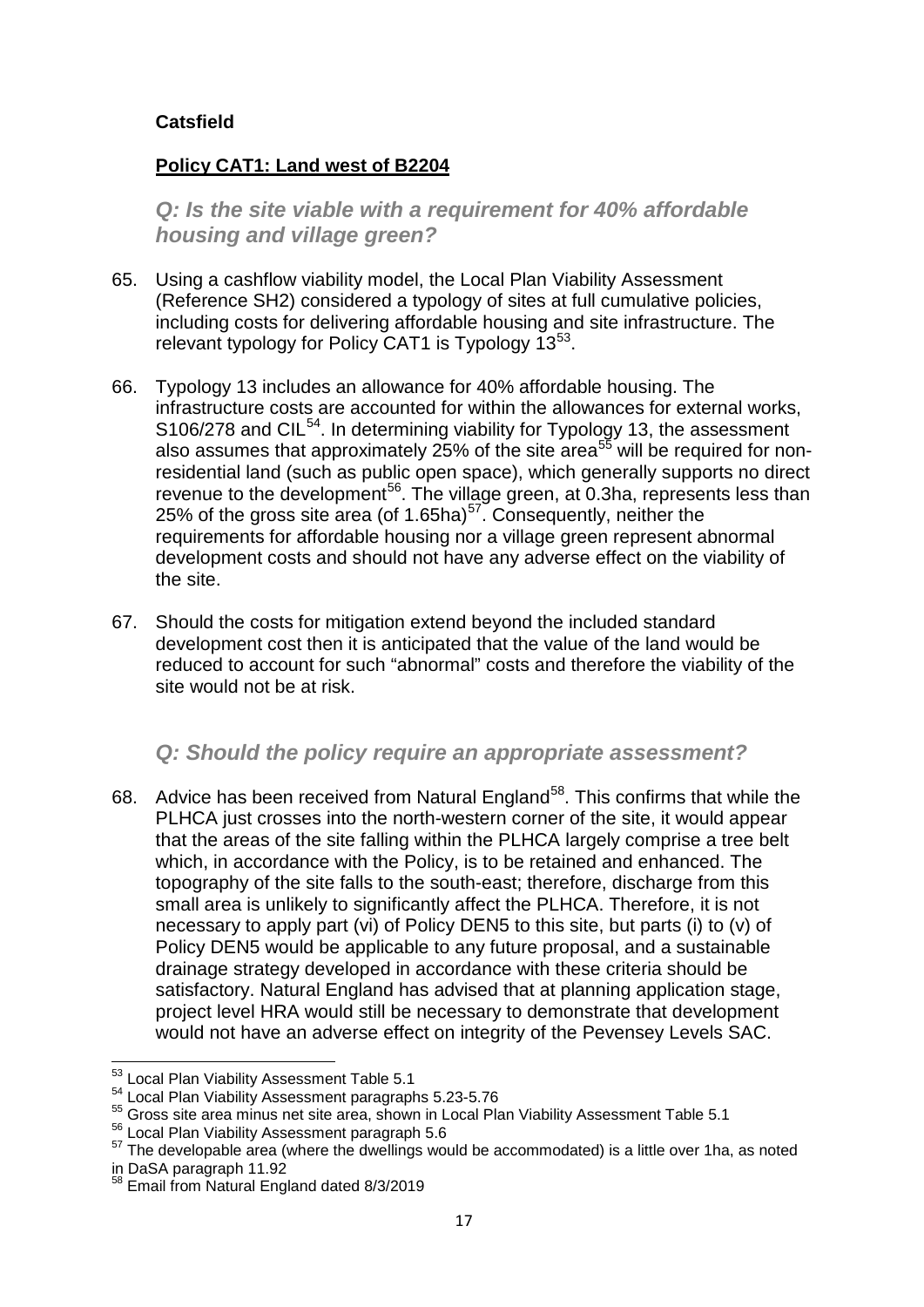#### Proposed Modification

69. To highlight this matter, the Council propose an additional modification to the DaSA in the form of the following additional supporting text at the end of paragraph 11.99 (which has been agreed with Natural England<sup>[59](#page-17-0)</sup>):

*Drainage would need to be considered in accordance with Policy DEN5, and although the site's development is unlikely to have any adverse effect on the integrity of the Pevensey Levels Special Area of Conservation (SAC), this would need to be confirmed through a project-level Habitats Regulation Assessment (HRA).*

#### **Fairlight Cove**

## **Policy FAC1: Land at the Former Market Garden, Lower Waites Lane**

*Q: What is the impact of the evidence of protected species on the site in terms of deliverability and viability?*

- 70. As noted at paragraph 11.108 of the DaSA, the site is subject to an outline planning application, delegated to approve. As such, the site has been subject to ecological survey work which has indicated that badger and reptiles could be affected by development. The planning application recommendation includes conditions and a legal agreement to address the impacts and these are reflected in the Policy at part (iv).
- 71. The relevant site typology tested in the Local Plan Viability Assessment (Reference SH2) is Typology 8, which it found to be viable with 40% affordable housing[60.](#page-17-1) The infrastructure costs, including ecological requirements of Policy FAC1, are accounted for in the "other development costs" which include external works, professional fees<sup>[61](#page-17-2)</sup>, S106/S278 and CIL. Furthermore, the developer's acceptance of the mitigation measures through the planning application supports the conclusion that protected species are not a constraint on deliverability.

<span id="page-17-1"></span><span id="page-17-0"></span><sup>&</sup>lt;sup>59</sup> Email from Natural England dated 13/3/2019 (Reference PS23)<br><sup>60</sup> Local Plan Viability Assessment Table 6.2<br><sup>61</sup> Local Plan Viability Assessment paragraphs 5.23-5.27

<span id="page-17-2"></span>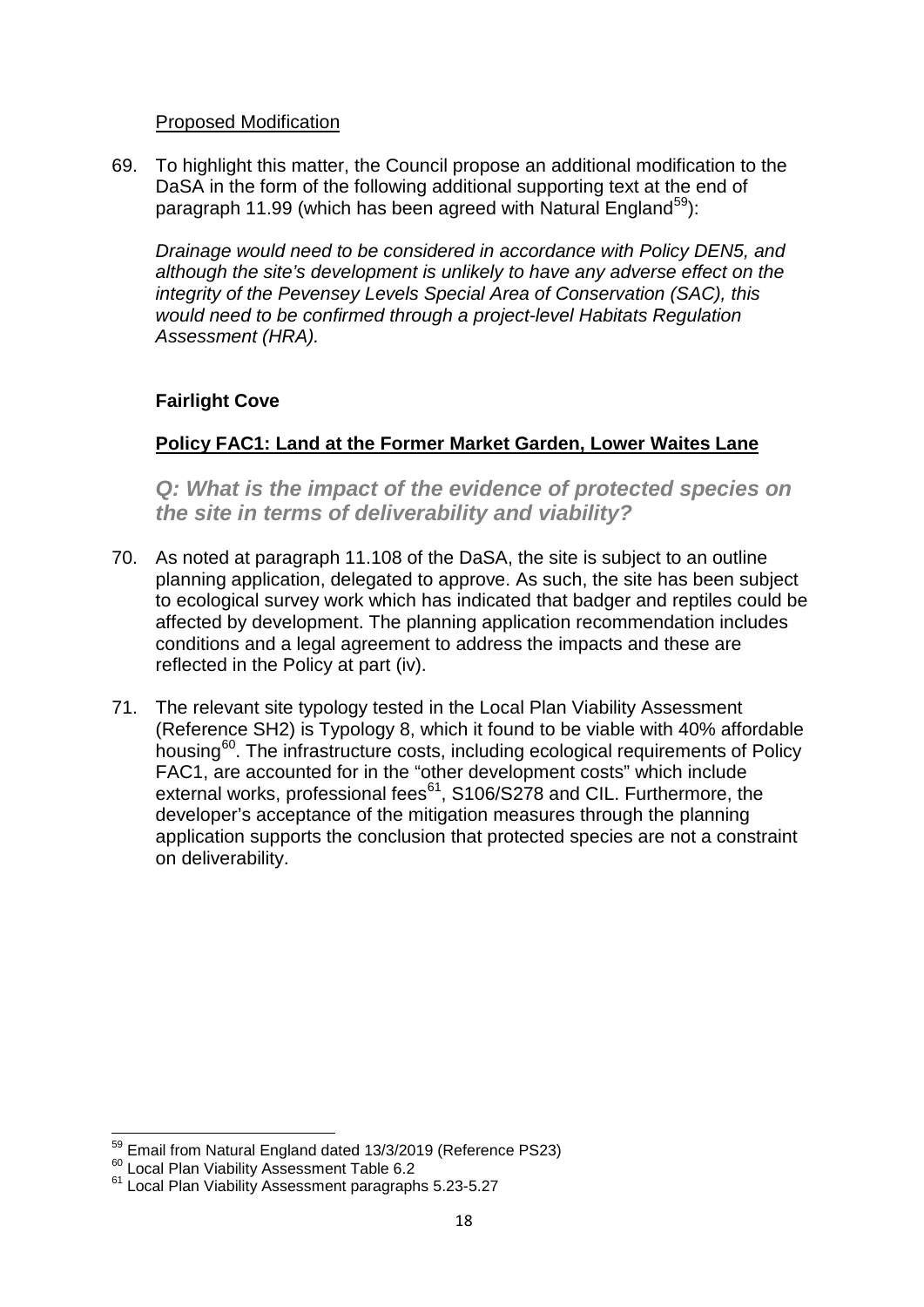#### **Policy FAC2: Land east of Waites Lane**

*Q: Is the site deliverable and viable given the requirements of the Policy for housing for older persons, 40% affordable housing, a doctors surgery and other elements? Is the requirement for these justified?*

- 72. The relevant site typology tested in the Local Plan Viability Assessment (reference SH2) is Typology 10 which it found to be viable with 40% affordable housing[62.](#page-18-0) The infrastructure costs identified within the policy are accounted for within the allowances for external works, S106/S278 and CIL. The assumed net to gross site area<sup>[63](#page-18-1)</sup> would allow sufficient land for other uses such as a doctors surgery.
- 73. The requirement and demand for age-restricted housing is justified by the older age-profile of the Parish<sup>[64](#page-18-2)</sup> and supported by background evidence gathered in support of the (now abandoned) Neighbourhood Plan<sup>65</sup>. Further evidence shows that Fairlight Parish has a smaller average household size $^{66}$  $^{66}$  $^{66}$  than the District and County averages, and that the average house size is larger, with a higher proportion of larger houses<sup>67</sup>. This data supports the Neighbourhood Plan survey finding of a demand for smaller properties to meet residents' future housing needs.
- 74. The policy provides flexibility as to the form of older people's housing (not requiring, for example, communal facilities/care). The only policy requirements are that it is appropriately designed (and DaSA Policy DHG4 requires all new dwellings to meet M4(2) standard in any event, which has been shown to have little impact on viability<sup>[68](#page-18-6)</sup>), and age-restricted, i.e. occupancy is limited to older people. Whilst age-restricted units have a more limited market, they often command higher prices due to exclusiveness and given the evident demand, the requirement should have no adverse effect on sales value or viability.

<span id="page-18-6"></span><sup>68</sup> DaSA paragraph 4.36

<span id="page-18-2"></span>

<span id="page-18-4"></span><span id="page-18-3"></span>

<span id="page-18-1"></span><span id="page-18-0"></span><sup>&</sup>lt;sup>62</sup> Local Plan Viability Assessment Table 6.2<br><sup>63</sup> Local Plan Viability Assessment Table 5.1<br><sup>64</sup> DaSA paragraph 11.102<br><sup>65</sup> DaSA paragraph 11.119<br><sup>66</sup> Household means the number of people (not necessarily related) livin share cooking facilities and share a living room or sitting room or dining area.

<span id="page-18-5"></span> $67$  2011 census data on average household size, average number of rooms and households by number of rooms, East Sussex in Figures. This shows that the average household size in Fairlight Parish is 2 people, compared to 2.2 people for both the District and County averages, and that the average number of rooms per household in Fairlight is 6.1, compared to 5.7 for the District and 5.5 for the County. Higher proportions of households in Fairlight were larger (with 6, 7, or 8 rooms) compared to the District and County as a whole, and fewer Fairlight households were smaller (with 3 or 4 rooms) compared to the same.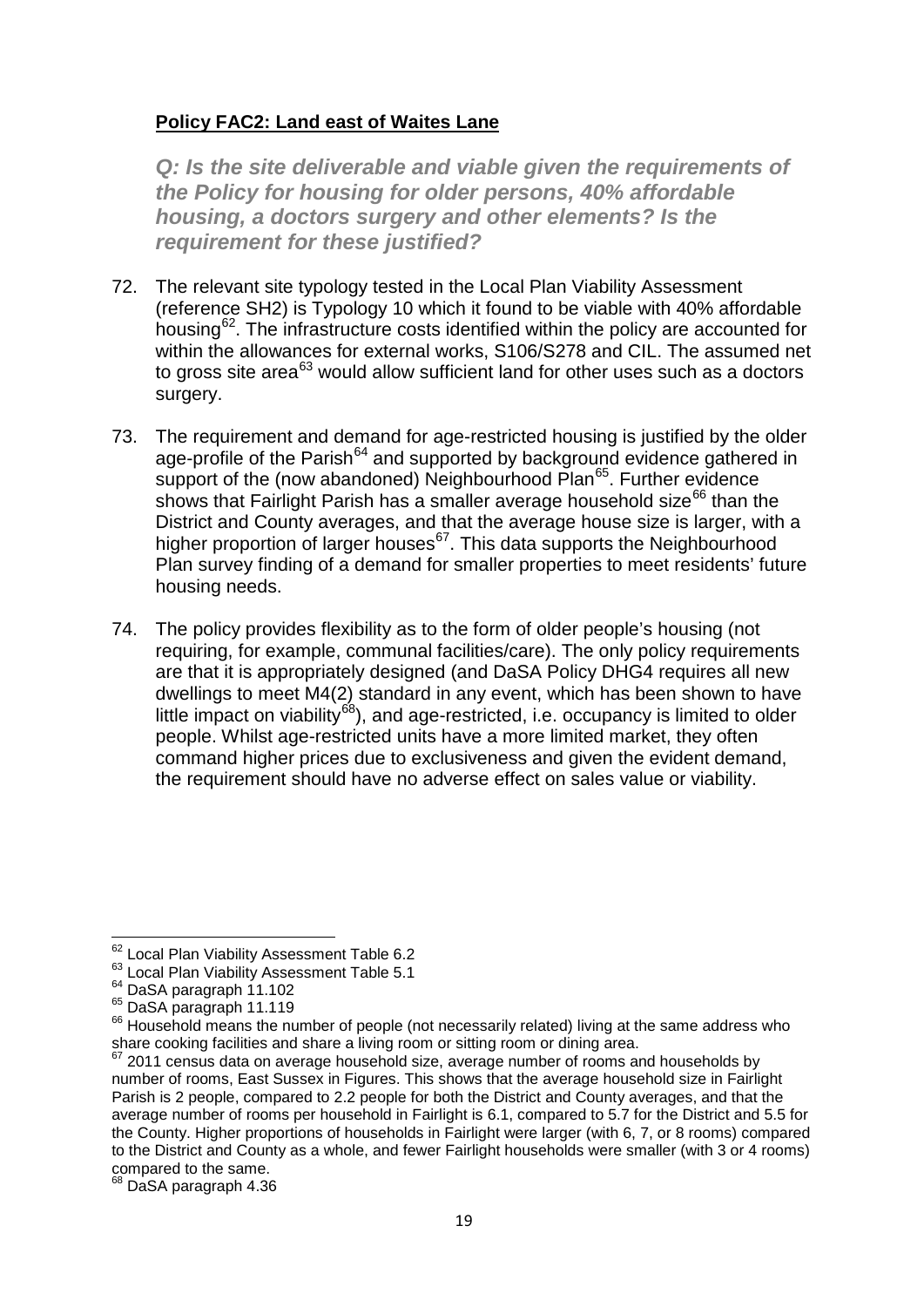75. It is expected that a doctor's surgery will be largely self-financed and essentially, a viable commercial operation. There is evidence of interest from a local GP in developing a surgery at this location<sup>69</sup>. It would replace the parttime surgery currently held at the village hall, and is appropriate, having regard to the older age profile of the parish.

#### **Iden**

#### **Policy IDE1: Land south of Elmsmead**

*Q: How does the archaeological interest of the site, the requirement for 40% affordable housing and the need to secure an access across third party land impact on the viability and delivery of the development?*

- 76. The relevant site typology tested in the Local Plan Viability Assessment (reference SH2) is Typology  $8^{70}$  $8^{70}$  $8^{70}$  which it found to be viable with 40% affordable housing. The cost of archaeological work would form part of the usual "professional fees" development costs $^{71}$ .
- 77. The County Archaeologist has considered all of the allocation sites and assigned them a red/amber/green rating, whereby red sites are likely to carry significant archaeological constraints which could adversely affect their development potential, amber sites should be subject to further survey work, and green sites contain no constraints. This site (and that subject to Policy NOR1 below) was graded "amber". Therefore, while it is acknowledged that the development of any site carries a small risk that important archaeological remains could be discovered during development, resulting in costly mitigation or development not proceeding, this risk has been scoped out as far as possible, resulting in a policy requirement to carry out an archaeological assessment being reasonable, and unlikely to harm the site's deliverability or viability.
- 78. Should the costs for mitigation or access extend beyond the included standard development cost then it is anticipated the value of the land would be reduced to account for such "abnormal" costs and therefore, viability would not be at risk.

<span id="page-19-0"></span><sup>&</sup>lt;sup>69</sup> A GP surgery forms part of the proposal subject to Planning application RR/2018/2726/P which is supported by information from the GP<br><sup>70</sup> Local Plan Viability Assessment Table 6.2

<span id="page-19-2"></span><span id="page-19-1"></span><sup>71</sup> Local Plan Viability Assessment paragraph 5.25: professional fees represent 8% of the build cost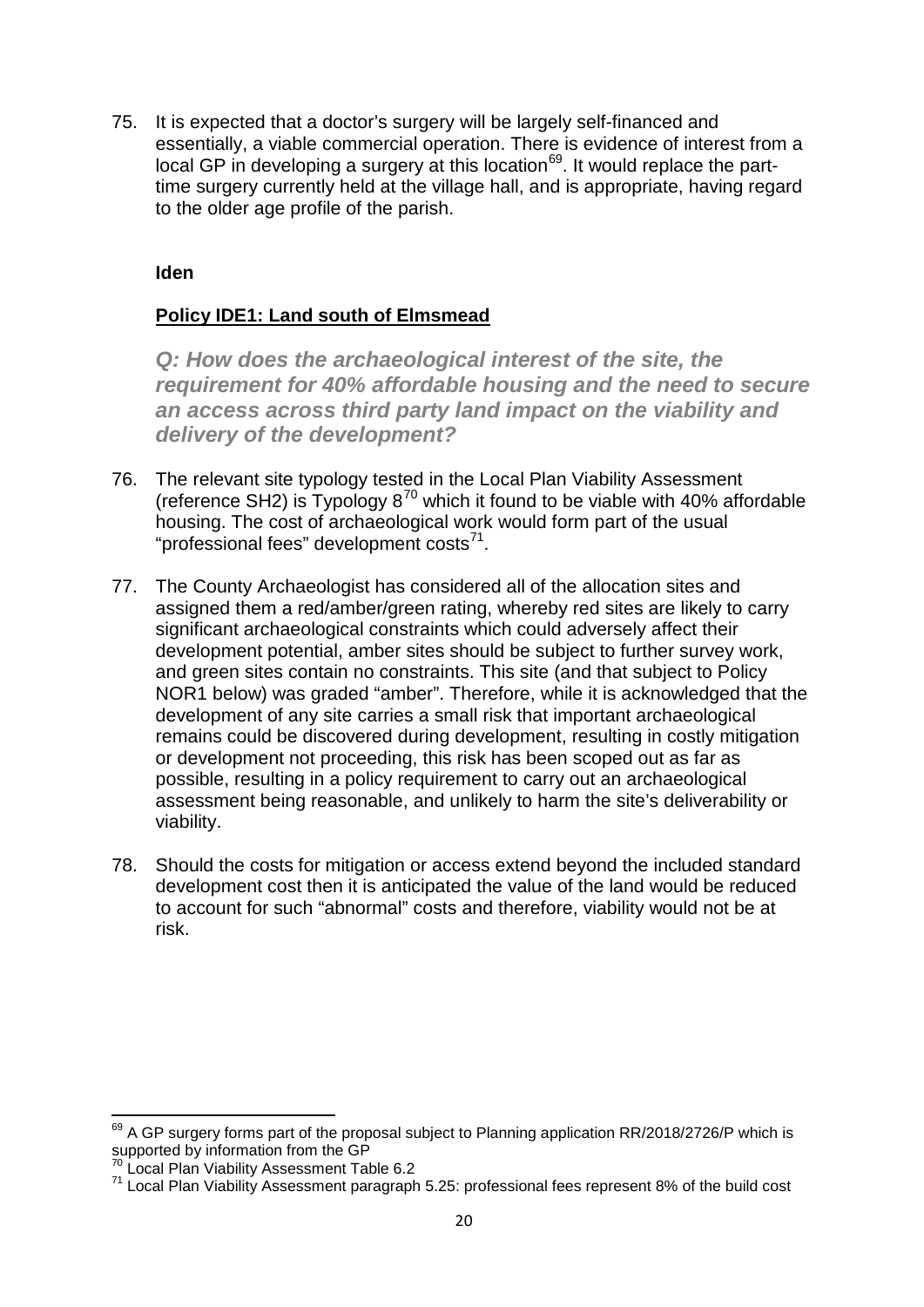#### **Northiam**

#### **Policy NOR1: Land south of Northiam Church of England Primary School**

*Q: How does the archaeological interest of the site, the requirement for 40% affordable housing and the need to retain protected trees impact on the viability and delivery of the development?*

- 79. The relevant site typology tested in the Local Plan Viability Assessment (reference SH2) is Typology 12 which it found to be viable with 40% affordable housing $7^2$ .
- 80. The cost of archaeological work would form part of the usual "professional fees" development  $costs^{73}$ .
- 81. The County Archaeologist has considered all of the allocation sites and assigned them a red/amber/green rating, whereby red sites are likely to carry significant archaeological constraints which could adversely affect their development potential, amber sites should be subject to further survey work, and green sites contain no constraints. This site (and that subject to Policy IDE1 above) was graded "amber". Therefore, while it is acknowledged that the development of any site carries a small risk that important archaeological remains could be discovered during development, resulting in costly mitigation or development not proceeding, this risk has been scoped out as far as possible, resulting in a policy requirement to carry out an archaeological assessment being reasonable, and unlikely to harm the site's deliverability or viability.
- 82. The protected trees are on the site boundaries<sup>[74](#page-20-2)</sup> which lessens their potential impact on the layout. The need to retain them has been factored into calculating the site density. Their protection would not represent any abnormal development cost and would form part of the usual "external works" development costs[75.](#page-20-3)
- 83. Should the costs for mitigation or access extend beyond the included standard development cost then it is anticipated the value of the land would be reduced to account for such "abnormal" costs and therefore, viability would not be at risk.

<span id="page-20-1"></span><span id="page-20-0"></span><sup>&</sup>lt;sup>72</sup> Local Plan Viability Assessment Table 6.2<br><sup>73</sup> Local Plan Viability Assessment paragraph 5.25: professional fees represent 8% of the build cost<br><sup>74</sup> See DaSA Figure 52 – Policy NOR1 Detail Map<br><sup>75</sup> Local Plan Viabili

<span id="page-20-2"></span>

<span id="page-20-3"></span>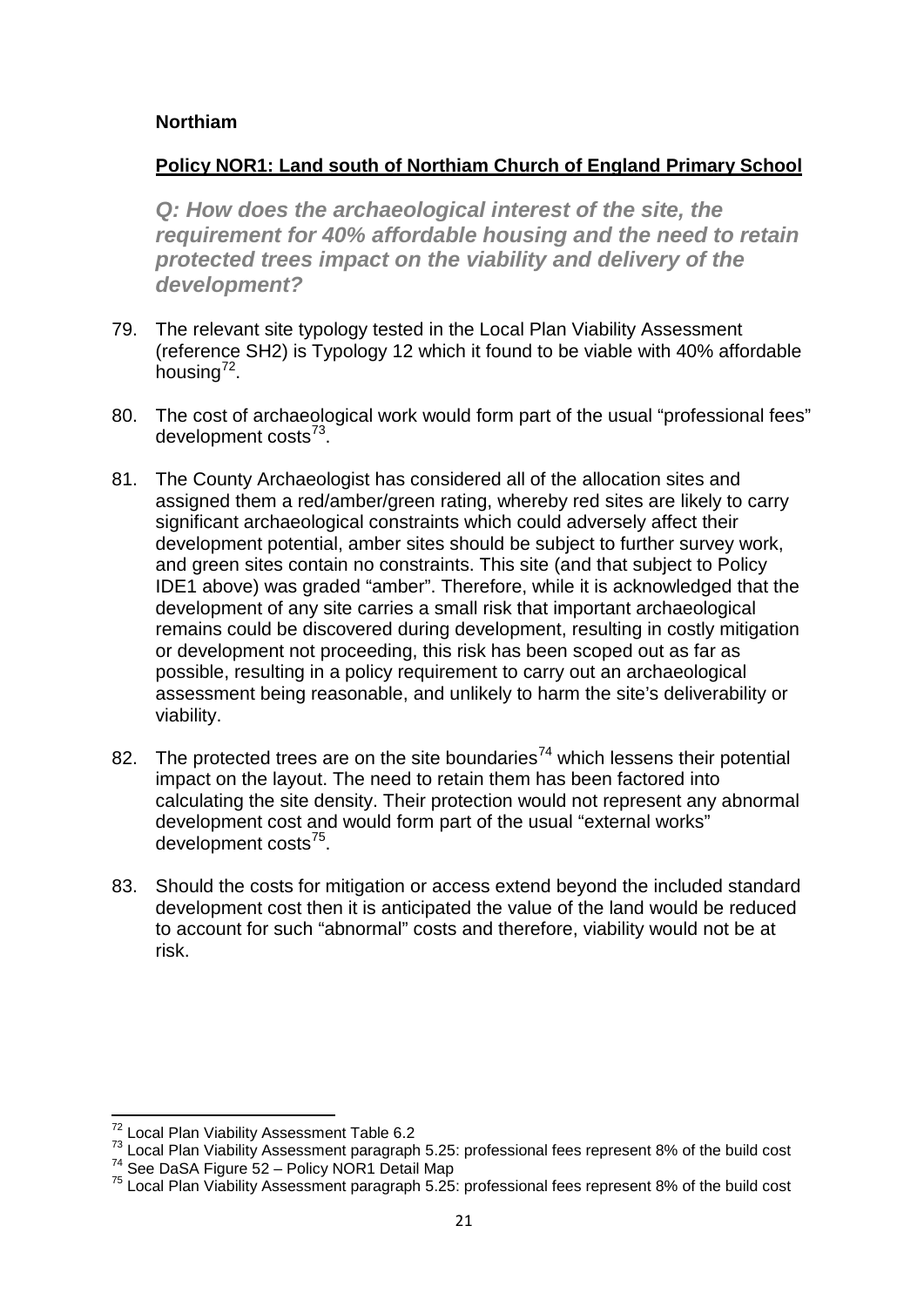## **Policy NOR2: Land south of The Paddock/ Goddens Gill, Northiam**

*Q: Does the evidence support the proposed density, affordable housing provision and deliverability of the site given that the extant planning permission for a similar number of dwellings is unlikely to proceed?*

- 84. The extant permission is for a specialist scheme for older people, proposed by a housing association as "downsizer" housing. It is understood there are a number of reasons that scheme is unlikely to proceed but these are not related to the site itself, rather, external funding factors for the developer previously involved.
- 85. This is a greenfield site within a village, with no abnormal development costs, and there is no planning reason that its development (including 40% affordable housing) would not be viable<sup>[76](#page-21-0)</sup> or deliverable. The extant permission and a previous permission for 52 units illustrate the density that can be achieved if an older person's scheme is pursued. If a non-age-restricted scheme is pursued, increased space requirements for gardens and parking (for example) would reduce the density, as reflected in the Policy. Density is further considered in the Council's Initial Responses to Representations (Reference RDC-DaSA- $004$ <sup> $77$ </sup>. While age-restricted units have a more limited market, they often command higher prices due to exclusiveness. Importantly, the older persons housing could still come forward as "normal" units (just age restricted) as the policy does not require additional care/facilities etc. Therefore, viability would not significantly change between open market and age restricted dwellings.

## **Peasmarsh**

## **Policy PEA1: Land south of Main Street, Peasmarsh**

*Q: Does the evidence indicate that the site is deliverable within the plan period given the need to acquire land to secure access?*

- 86. As noted at DaSA paragraph 11.178, access will be from Main Street via land currently occupied by "Pippins", which would be demolished. The site is being promoted by the landowners, including the owner of "Pippins". No additional third party land would be necessary to secure access.
- 87. There is no evidence to suggest that the site is not deliverable within the plan period.

<span id="page-21-1"></span><span id="page-21-0"></span> $^{76}$  See Local Plan Viability Assessment Table 6.2, typology 10.<br> $^{77}$  Pages 115-116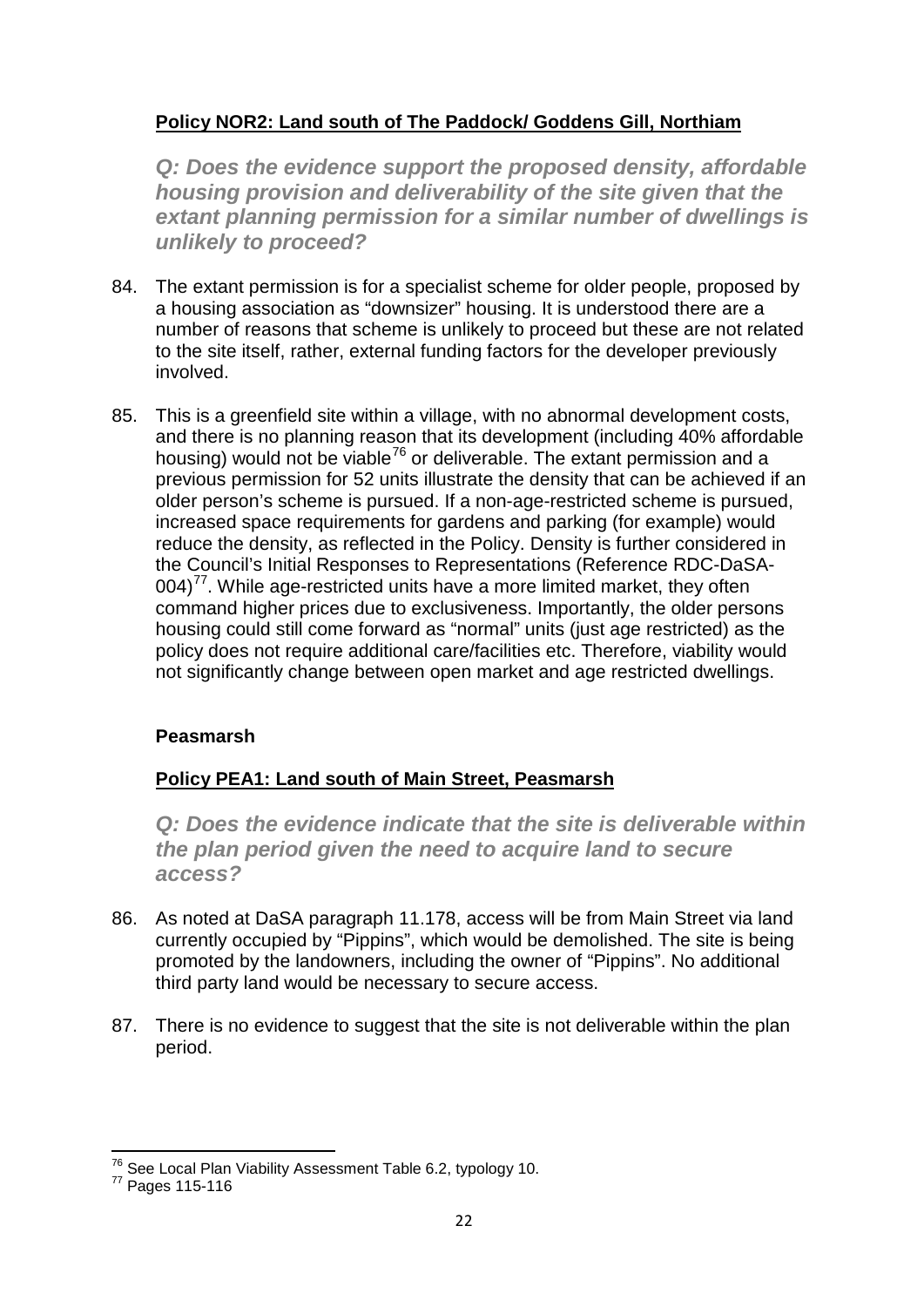#### **Rye Harbour**

#### **Policy RHA1: Land at Stoneworks Cottages**

*Q: Does the policy sufficiently address the issues of adequate surface water protection measures in ensuring that there would be no adverse impact on the integrity of the Dungeness Romney Marsh and Rye Bay SPA/ Ramsar site?*

88. This is addressed in the Council's Initial Responses to Representations (ref. RDC-DaSA-004)<sup>[78](#page-22-0)</sup> and additional explanatory text and a policy criterion are proposed in the Schedule of Proposed Modifications (ref. RDC-DaSA-005)<sup>79</sup>.

#### **Westfield**

#### **Policy WES1: Land at Westfield Down, Westfield**

*Q: Does the policy make sufficient provision for protecting the character of the AONB?*

- 89. This is addressed in the Council's Initial Responses to Representations (ref. RDC-DaSA-004)<sup>[80](#page-22-2)</sup>. Housing development is restricted to the lower (southwestern) section of the site, which is more visually contained than the northeastern part. Policy criterion (iii) requires boundary tree planting to help screen the site, as noted at paragraph 11.219. The Local Plan will be read as a whole, and proposals will be required to accord with DaSA Policy DEN2.
- 90. The High Weald AONB Unit has not raised an objection to the allocation.
- 91. Furthermore, since the base date of the DaSA (1 April 2018), Reserved Matters approval $^{81}$  $^{81}$  $^{81}$  has now been granted for the 39 dwellings subject to the outline permission referred to in DaSA paragraph 11.214.

<span id="page-22-0"></span><sup>78</sup> Pages 124-125

<span id="page-22-1"></span><sup>79</sup> Pages 15-16

<span id="page-22-2"></span> $\frac{80}{10}$  Pages 129-130

<span id="page-22-3"></span><sup>&</sup>lt;sup>81</sup> Reference RR/2017/1293/P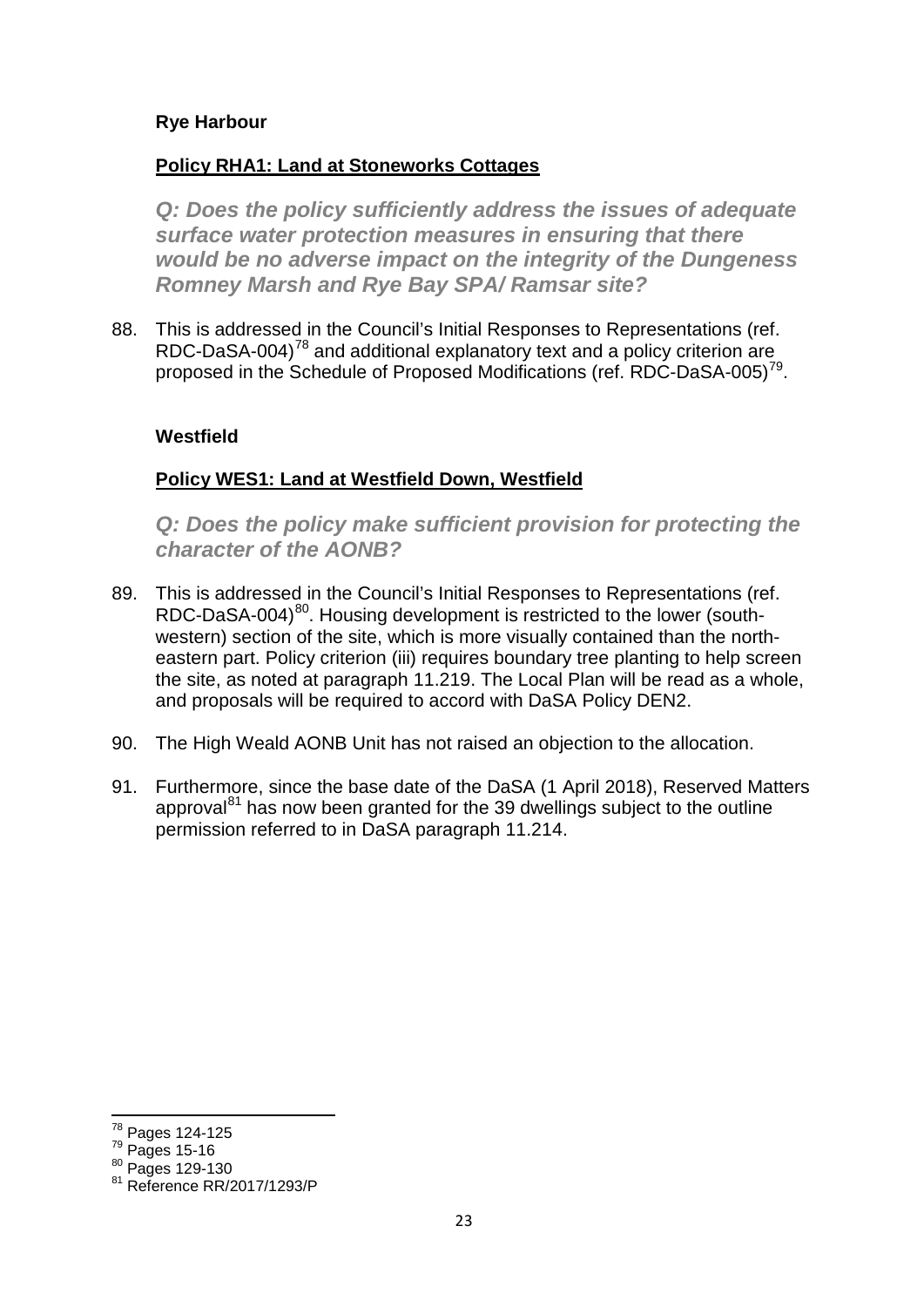

## Appendix 1: BEX14 Ownership information regarding Land South of Beeching Road